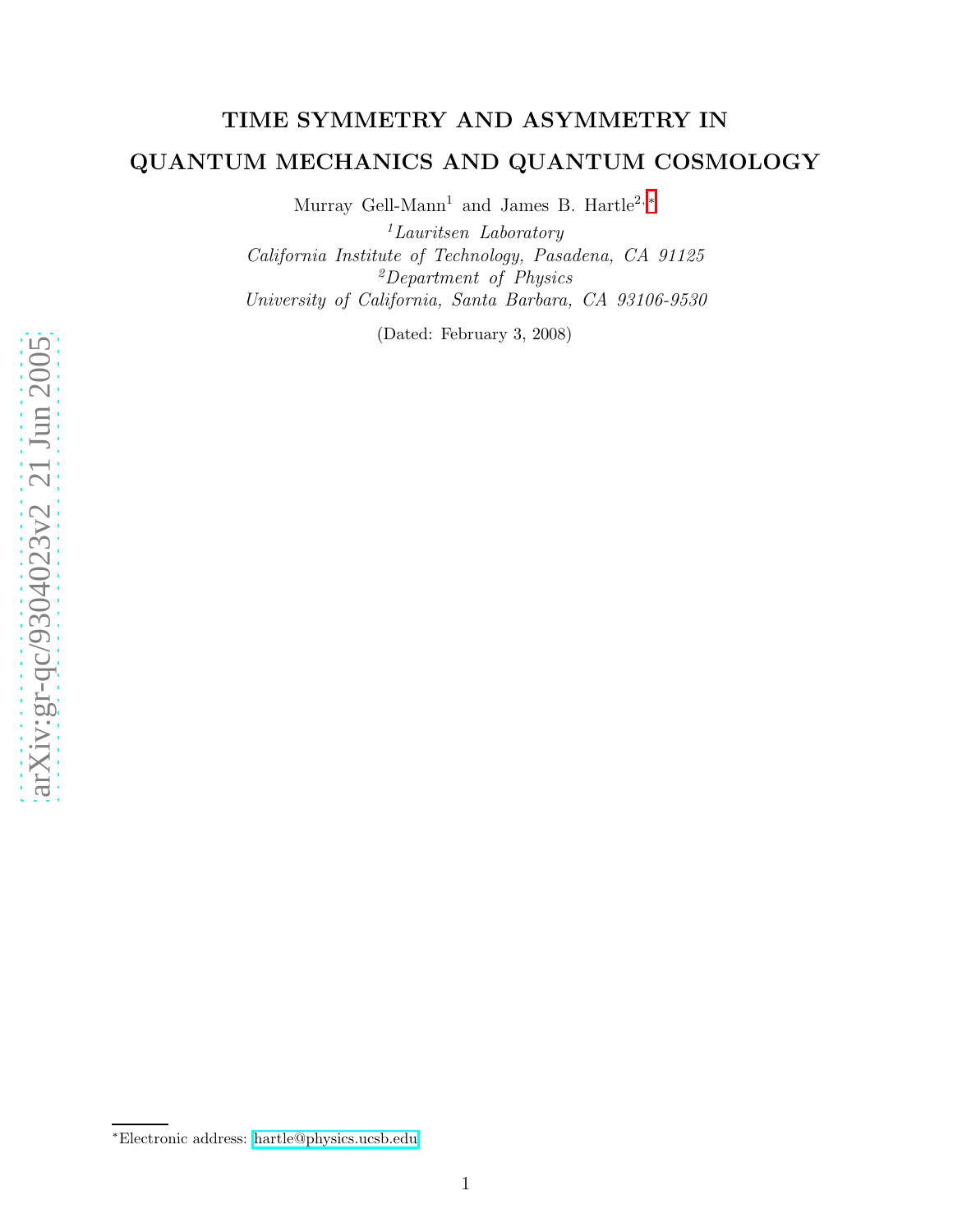# I. INTRODUCTION

The disparity between the time symmetry of the fundamental laws of physics and the time asymmetries of the observed universe has been a subject of fascination for physicists since the late 19th century.<sup>1</sup> The following general time asymmetries are observed in this universe:

- The thermodynamic arrow of time the fact that approximately isolated systems are now almost all evolving towards equilibrium in the same direction of time.
- The psychological arrow of time we remember the past, we predict the future.
- The arrow of time of retarded electromagnetic radiation.
- The arrow of time supplied by the  $\mathbb{CP}$  non-invariance of the weak interactions and the CPT invariance of field theory.
- The arrow of time of the approximately uniform expansion of the universe.
- The arrow of time supplied by the growth of inhomogeneity in the expanding universe.

All of these time asymmetries could arise from time-symmetric dynamical laws solved with time-asymmetric boundary conditions. The thermodynamic arrow of time, for example, is implied by an initial condition in which the progenitors of today's approximately isolated systems were all far from equilibrium at an initial time. The CP arrow of time could arise as a spontaneously broken symmetry of the Hamiltonian. The approximate uniform expansion of the universe and the growth of inhomogeneity follow from an initial "big bang" of sufficient spatial homogeneity and isotropy, given the attractive nature of gravity. Characteristically such arrows of time can be reversed temporarily, locally, in isolated subsystems, although typically at an expense so great that the experiment can be carried out only in our imaginations. If we could, in the classical example of Loschmidt [\[4\]](#page-24-0), reverse the momenta of all particles and fields of an isolated subsystem, it would "run backwards" with thermodynamic and electromagnetic arrows of time reversed.

Quantum cosmology is that part of physics concerned with the theory of the boundary conditions of our universe. It is, therefore, the natural and most general context in which to investigate the origin of observed time asymmetries. In the context of contemporary quantum cosmology, several such investigations have been carried out  $[2, 5, 6, 7, 8, 9, 10, 11]$  $[2, 5, 6, 7, 8, 9, 10, 11]$  $[2, 5, 6, 7, 8, 9, 10, 11]$  $[2, 5, 6, 7, 8, 9, 10, 11]$  $[2, 5, 6, 7, 8, 9, 10, 11]$  $[2, 5, 6, 7, 8, 9, 10, 11]$  $[2, 5, 6, 7, 8, 9, 10, 11]$  $[2, 5, 6, 7, 8, 9, 10, 11]$  $[2, 5, 6, 7, 8, 9, 10, 11]$  $[2, 5, 6, 7, 8, 9, 10, 11]$  $[2, 5, 6, 7, 8, 9, 10, 11]$ , starting with those of Penrose [\[2\]](#page-24-1) on classical time-asymmetric initial and final conditions and those of Page [\[5](#page-24-2)] and Hawking [\[6\]](#page-24-3) on the emergence of the thermodynamic arrow of time from the "no-boundary" theory of the initial condition of the universe. It is not our purpose to review these results or the status of our understanding of the time asymmetries mentioned above. Rather, we shall discuss in this essay, from the perspective of quantum cosmology, a time asymmetry not specifically mentioned above. That is the arrow of time of familiar quantum mechanics.

Conventional formulations of quantum mechanics incorporate a fundamental distinction between the future and the past, as we shall review in Section II. This quantum-mechanical

<sup>&</sup>lt;sup>1</sup> For clear reviews, see [\[1,](#page-23-0) [2,](#page-24-1) [3\]](#page-24-9).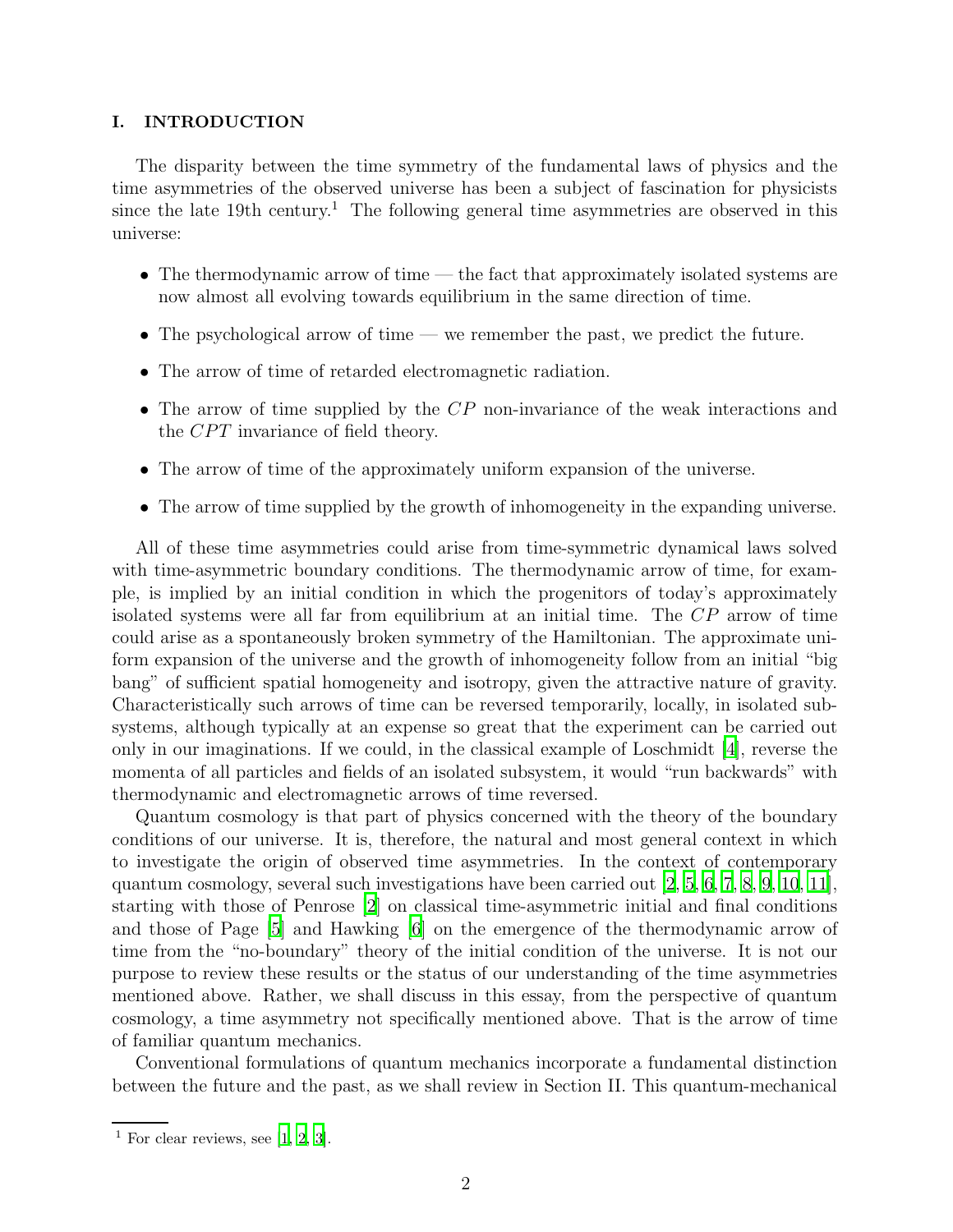arrow of time has, in a way, a distinct status in the theory from the time asymmetries discussed above. It does not arise, as they do, from a time-asymmetric choice of boundary conditions for time-neutral dynamical laws. Rather, it can be regarded as a time asymmetry of the laws themselves. However, the quantum mechanics of cosmology does not have to be formulated in this time-asymmetric way. In Section III, extending discussions of Aharonov, Bergman, and Lebovitz [\[12\]](#page-24-10) and of Griffiths [\[13](#page-24-11)], we consider a generalized quantum mechanics for cosmology that utilizes both initial and final conditions to give a time-neutral, two-boundary formulation that does not necessarily have an arrow of time [\[14](#page-24-12)]. In such a formulation all time asymmetries arise from properties of the initial and final conditions, in particular differences between them, or, at particular epochs, from nearness to the beginning or end. A theory of both initial and final conditions would be the objective of quantum cosmology.

In the context of a time-neutral formulation, the usual quantum mechanics results from utilizing a special initial condition, together with what amounts to a final condition representing complete indifference with respect to the future states, thus yielding the quantummechanical arrow of time, which is sufficient to explain the observed time asymmetries of this universe. However, a time-neutral formulation of quantum mechanics allows us to investigate to what extent the familiar final condition of indifference with respect to future states is mandated by our observations. In particular, it allows us to investigate whether quantum cosmologies with less blatantly asymmetric initial and final conditions might also be consistent with the observed general time asymmetries. As a step in this direction we discuss a quantum cosmology that would be, in a sense, the opposite extreme — a cosmology with a time-symmetric pair of initial and final conditions leading to a universe that is statistically symmetric about a moment of time. Such boundary conditions imply deviations from the thermodynamic arrow of time and the arrow of time supplied by the CP non-invariance of the weak interactions. We investigate such deviations to see if they are inconsistent with observations. The classical statistical models reviewed in Section IV and the models of CP symmetry breaking discussed in Section V suggest that the predicted deviations may be insufficient to exclude time-symmetric boundary conditions if the interval between initial and final conditions is much longer than our distance in time from the initial condition. Next, we review and augment the arguments of Davies and Twamley that electromagnetic radiation may supply a probe of the final condition that is sufficiently accurate to rule out time-symmetric boundary conditions.

We should emphasize that we are not advocating a time-symmetric cosmology but only using it as a foil to test the extent to which observation now requires the usual asymmetric boundary conditions and to search for more refined experimental tests. The important result of this paper is a quantum framework for examining cosmologies with less asymmetric boundary conditions than the usual ones, so that the quantum-mechanical arrow of time (with its consequent time asymmetries) can be treated, or derived, as one possibility out of many, to be confronted with observation, rather than as an axiom of theory.

Relations between the initial and final conditions of a quantum-mechanical universe sufficient for both CPT-symmetric cosmologies and time-symmetric cosmologies are discussed in Section V. Ways in which the T-violation exhibited by the weak interaction could arise in such universes are described there as well. In Section VI we discuss the limitations on time-symmetric quantum boundary conditions following from the requirements of decoherence and classicality. Specifically, we show that for a set of alternative histories to have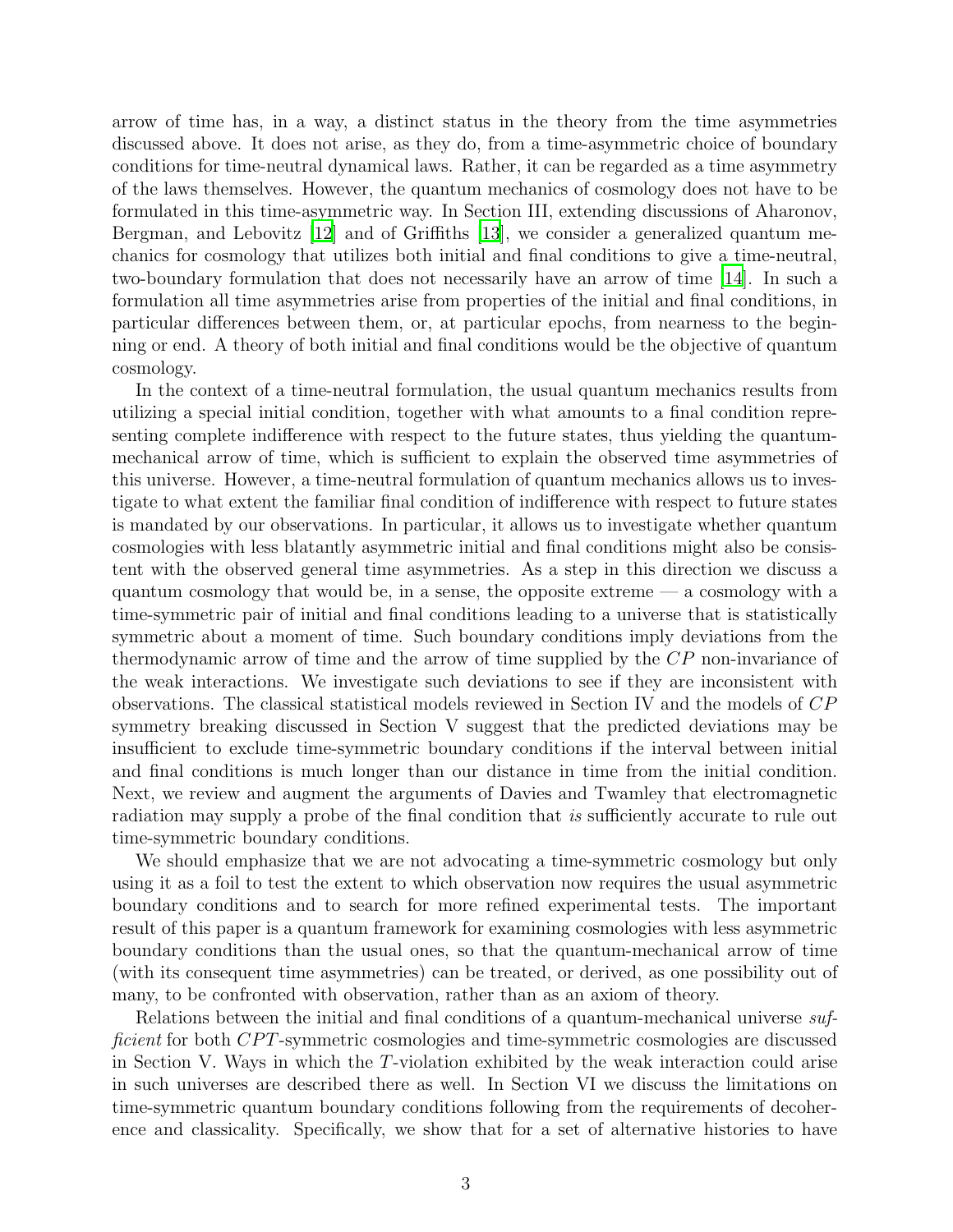the negligible interference between its individual members that is necessary for them to be assigned probabilities at all, there must be some impurity in the initial or final density matrices or both, except in the highly unorthodox case in which there are only one or two coarse-grained histories with non-negligible probability.

We should make clear that our discussion of time-symmetric cosmologies, based on speculative generalizations of quantum mechanics and causality, with separate initial and final density matrices that are related by time symmetry, is essentially different from the conjecture that has sometimes been made that ordinary causal quantum or classical mechanics, with just a single boundary condition or a single prescribed wave function,  $CPT$ -invariant about some time in the distant future, might lead to a  $T$ -symmetric or  $CPT$ -symmetric cosmology with a contracting phase in which the arrows of time are reversed  $[6, 15, 16, 17, 18]$  $[6, 15, 16, 17, 18]$  $[6, 15, 16, 17, 18]$  $[6, 15, 16, 17, 18]$  $[6, 15, 16, 17, 18]$  $[6, 15, 16, 17, 18]$  $[6, 15, 16, 17, 18]$ . It is the latter notion, by the way, that Hawking refers to as his "greatest mistake" [\[19](#page-24-17)]. We shall return to this topic in Section V.

# II. THE ARROW OF TIME IN QUANTUM MECHANICS

As usually formulated, the laws of quantum mechanics are not time-neutral but incorporate an arrow of time. This can be seen clearly from the expression for the probabilities of histories consisting of alternatives at definite moments of time  $t_1 < t_2 < \cdots < t_n$ . Let  $\{\alpha_k\}$ be an exhaustive set of alternatives at time  $t_k$  represented by  $\{P_{\alpha_k}^k(t_k)\}\$ , a set of projection operators in the Heisenberg picture. For example, the alternatives  $\{\alpha_k\}$  might be defined by an exhaustive set of ranges for the center-of-mass position of a massive body. A particular history corresponds to a specific sequence of alternatives  $(\alpha_1, \dots, \alpha_n)$ . The probability for a particular history in the exhaustive set of histories is

<span id="page-3-0"></span>
$$
p\left(\alpha_n, \cdots, \alpha_1\right) = Tr\left[P_{\alpha_n}^n(t_n)\cdots P_{\alpha_1}^1(t_1)\rho P_{\alpha_1}^1(t_1)\cdots P_{\alpha_n}^n(t_n)\right],\tag{2.1}
$$

where  $\rho$  is the density matrix describing the initial state of the system and the projection operators are time-ordered from the density matrix to the trace.<sup>2</sup>

The expression for the probabilities [\(2.1\)](#page-3-0) is not time-neutral. This is not because of the time ordering of the projection operators. Field theory is invariant under  $CPT$  and the ordering of the operators could be reversed by a  $CPT$  transformation of the projection operators and density matrix, leaving the probabilities unchanged. (See e.g. [\[20\]](#page-24-18) or [\[14](#page-24-12)]). Either time ordering may therefore be used; it is by convention that we usually use the one with the condition represented by the density matrix  $\rho$  in the past.

Rather, [\(2.1\)](#page-3-0) is not time-neutral because there is a density matrix on one end of the chain of projections representing a history while at the other end there is the trace [\[12,](#page-24-10) [13](#page-24-11), [14\]](#page-24-12). Whatever conventions are used for time ordering, there is thus an asymmetry between future and past exhibited in the formula for probabilities [\(2.1\)](#page-3-0). That asymmetry is the arrow of time in quantum mechanics.

<sup>&</sup>lt;sup>2</sup> This compact expression of the probabilities of ordinary quantum mechanics has been noted by many authors. For more details of this and other aspects of the quantum mechanical formalism we shall employ the reader is referred to [\[20\]](#page-24-18) and [\[14\]](#page-24-12) where references to earlier literature may be found.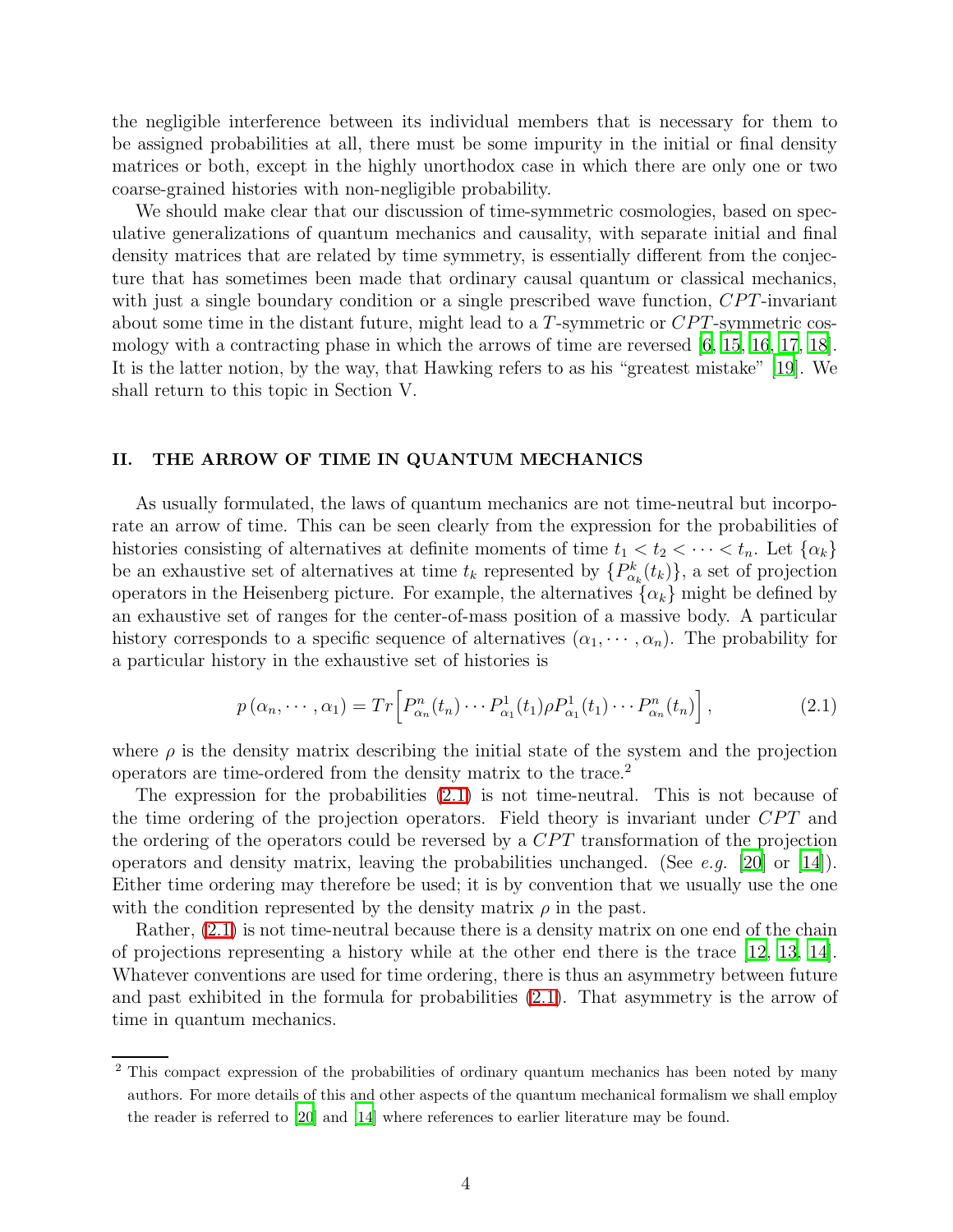The asymmetry between past and future exhibited by quantum mechanics implies the familiar notion of causality. From an effective density matrix describing the present *alone* it is possible to predict the probabilities for the future. More precisely, given that alternatives  $\alpha_1, \dots, \alpha_k$  have "happened" at times  $t_1 < \dots < t_k$  before time t, the conditional probability for alternatives  $\alpha_{k+1}, \dots, \alpha_n$  to occur in the future at times  $t_{k+1}, \dots, t_n$  may be determined from an effective density matrix  $\rho_{\text{eff}}(t)$  at time t. Specifically, the conditional probabilities for future prediction are

$$
p(\alpha_n, \cdots, \alpha_{k+1} | \alpha_k, \cdots, \alpha_1) = \frac{p(\alpha_n, \cdots, \alpha_1)}{p(\alpha_k, \cdots, \alpha_1)}.
$$
\n(2.2)

These can be expressed as

$$
p(\alpha_n, \cdots, \alpha_{k+1} | \alpha_k, \cdots, \alpha_1) = Tr \left[ P_{\alpha_n}^n(t_n) \cdots P_{\alpha_{k+1}}^{k+1}(t_{k+1}) \rho_{\text{eff}}(t_k) P_{\alpha_{k+1}}^{k+1}(t_1) \cdots P_{\alpha_n}^n(t_n) \right],
$$
\n(2.3)

where the effective density matrix  $\rho_{\text{eff}}$  is

<span id="page-4-0"></span>
$$
\rho_{\text{eff}}(t_k) = \frac{P_{\alpha_k}^k(t_k) \cdots P_{\alpha_1}^1(t_1) \rho P_{\alpha_1}^1(t_1) \cdots P_{\alpha_k}^k(t_k)}{Tr \left[ P_{\alpha_k}^k(t_k) \cdots P_{\alpha_1}^1(t_1) \rho P_{\alpha_1}^1(t_1) \cdots P_{\alpha_k}^k(t_k) \right]}.
$$
\n(2.4)

The density matrix  $\rho_{\text{eff}}(t_k)$  can be said to define the effective state of the universe at time  $t_k$ , given the history  $(\alpha_1, \cdots, \alpha_k)$ .

What is the physical origin of the time asymmetry in the basic laws of quantum mechanics and what is its connection with the other observed time asymmetries of our universe? The rest of this Section addresses that question.

The reader may be most familiar with the expression for probabilities [\(2.1\)](#page-3-0) in the context of the approximate "Copenhagen" quantum mechanics of measured subsystems. In that case operators, the density matrix, etc. all refer to the Hilbert space of the subsystem. The sets of projection operators  $\{P_{\alpha_k}^k(t_k)\}\)$  describe alternative outcomes of measurements of the subsystem.

Formula [\(2.1\)](#page-3-0) for the probabilities of a sequence of measured outcomes is then a unified expression of the "two forms of evolution" usually discussed in the quantum mechanics of subsystems — unitary evolution in between measurements and the "reduction of the state vector" on measurement. The time asymmetry of  $(2.1)$  does not arise from the unitary evolution of the projection operators representing the measured quantities in the Heisenberg picture; that is time-reversible. Rather, it can be said to arise from the successive reductions represented by the projections in [\(2.4\)](#page-4-0) that occur on measurement. The common explanation for the origin of the arrow of time in the quantum mechanics of measured subsystems is that measurement is an irreversible process and that quantum mechanics inherits its arrow of time from the arrow of time of thermodynamics.<sup>3</sup> If that is the case, then the origin of the

<sup>3</sup> This connection between the thermodynamic arrow of time and the quantum-mechanical arrow of time can be ambiguous. Suppose, for example, a measuring apparatus is constructed in which the local approach to equilibrium is in the opposite direction of time from that generally prevailing in the larger universe. If that apparatus interacts with a subsystem (perhaps previously measured by other apparatus adhering to the general thermodynamic arrow of time) should the operators representing those measurements be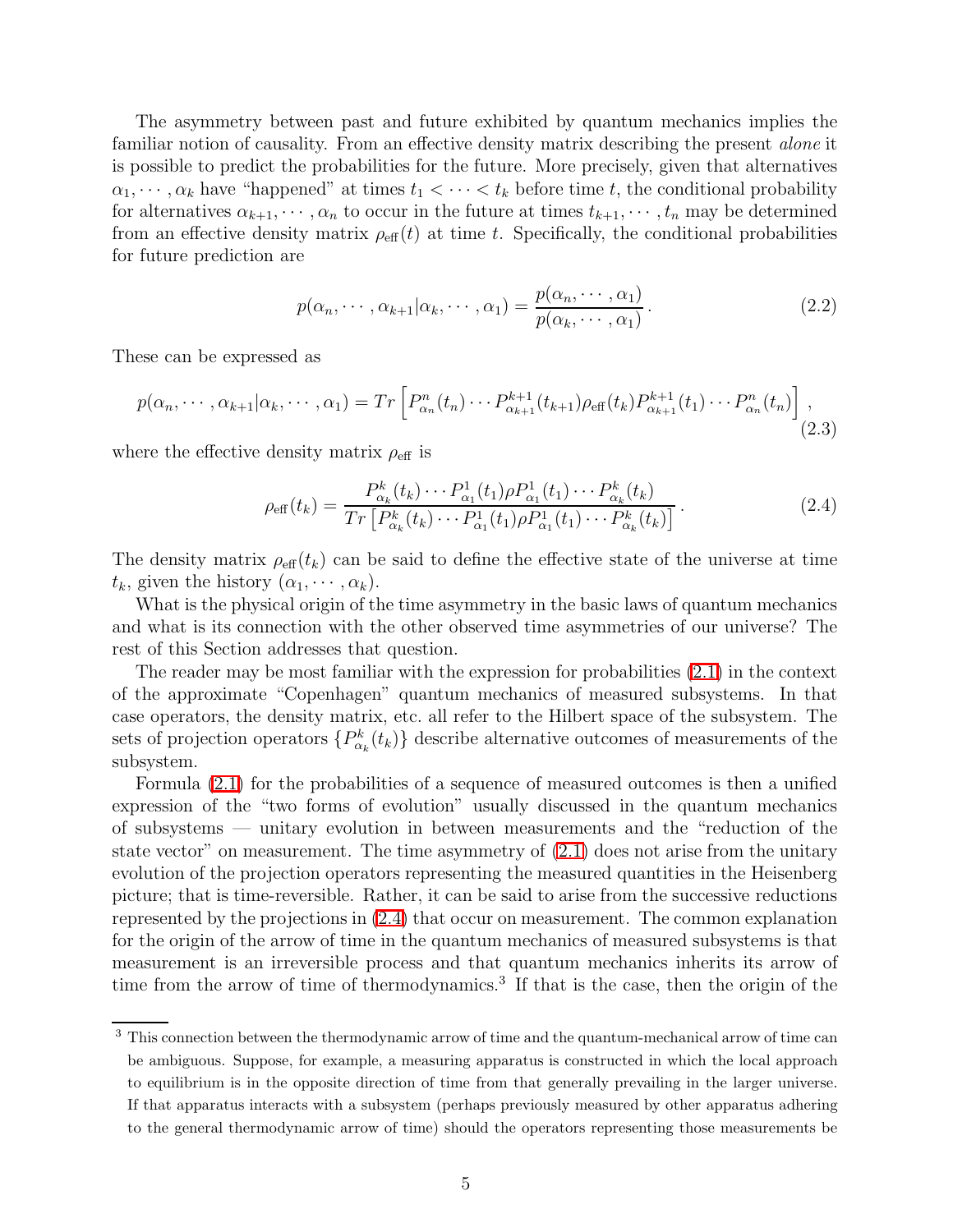quantum-mechanical arrow of time must ultimately be cosmological, for the straightforward explanation of the thermodynamic arrow of time is a special initial condition for the universe implying that its constituents were far from equilibrium across a spacelike surface. Let us, therefore, investigate more fundamentally the quantum-mechanical arrow of time, not in an approximate quantum mechanics of measured subsystems, but in the quantum mechanics of a closed system — most realistically and generally the universe as a whole.

The formula [\(2.1\)](#page-3-0) for the probabilities of histories also holds in the quantum mechanics of a closed system such as the universe as a whole, at least in an approximation in which gross fluctuations in the geometry of spacetime are neglected. The sets of projection operators describe alternatives for the whole system, say the universe, and the density matrix can be thought of as describing its initial condition.<sup>4</sup> Not every set of histories that may be described can be assigned probabilities according to eqreftwoone. In the quantum mechanics of closed systems consistent probabilities given by [\(2.1\)](#page-3-0) are predicted only for those sets of histories for which there is negligible interference between the individual members of the set [\[14](#page-24-12)] as a consequence of the particular initial ρ. Such sets of histories are said to "decohere". We shall defer until Section V a discussion of the precise measure of the coherence between histories and the implications of decoherence for time symmetry in quantum mechanics. We concentrate now on the theoretical status of the arrow of time exhibited by [\(2.1\)](#page-3-0) in the quantum mechanics of cosmology.

An arrow of time built into a basic quantum mechanics of cosmology may not (as in the approximate "Copenhagen" quantum mechanics of measured subsystems) be attributed to the thermodynamic arrow of an external measuring apparatus or larger universe. In general, these external objects are not there. An arrow of time in the quantum mechanics of cosmology would be a fundamental time asymmetry in the basic laws of physics. Indeed, given that, as we mentioned in the Introduction, the other observed time asymmetries could all arise from time-symmetric dynamical laws solved with time-asymmetric boundary conditions, a fundamental arrow of time in the laws of quantum mechanics could be the only fundamental source of time asymmetry in all of physics.

There is no inconsistency between known data and a fundamental arrow of time in quantum mechanics. General time asymmetries are exhibited by our universe and there is no evidence suggesting any violation of causality. The observed time asymmetries such as the thermodynamic arrow of time, the arrow of retarded electromagnetic radiation, the absence of white holes, etc. could all be seen to follow from a fundamental quantum-mechanical distinction between the past and future. That is, they could all be seen to arise from a special initial  $\rho$  in a quantum-mechanical framework based on  $(2.1)$ .

But might it not be instructive to generalize quantum mechanics so that it does not so blatantly distinguish past from future? One could then investigate a more general class of quantum cosmologies and identify those that are compatible with the observed time asymmetries. Even if it is highly unlikely that ordinary quantum mechanics needs to be

ordered according to the thermodynamic arrow of the apparatus or of the larger universe with respect to which it is running backwards? Such puzzles are resolvable in the more general quantum mechanics of closed systems to be discussed below, where "measurements", the "thermodynamic arrow of time", and any connection between the two are all approximate notions holding in only special situations.

<sup>4</sup> For a more detailed exposition of this quantum mechanics of cosmology, the reader is referred to our previous work [\[14,](#page-24-12) [20,](#page-24-18) [21\]](#page-24-19), where references to the earlier literature may also be found.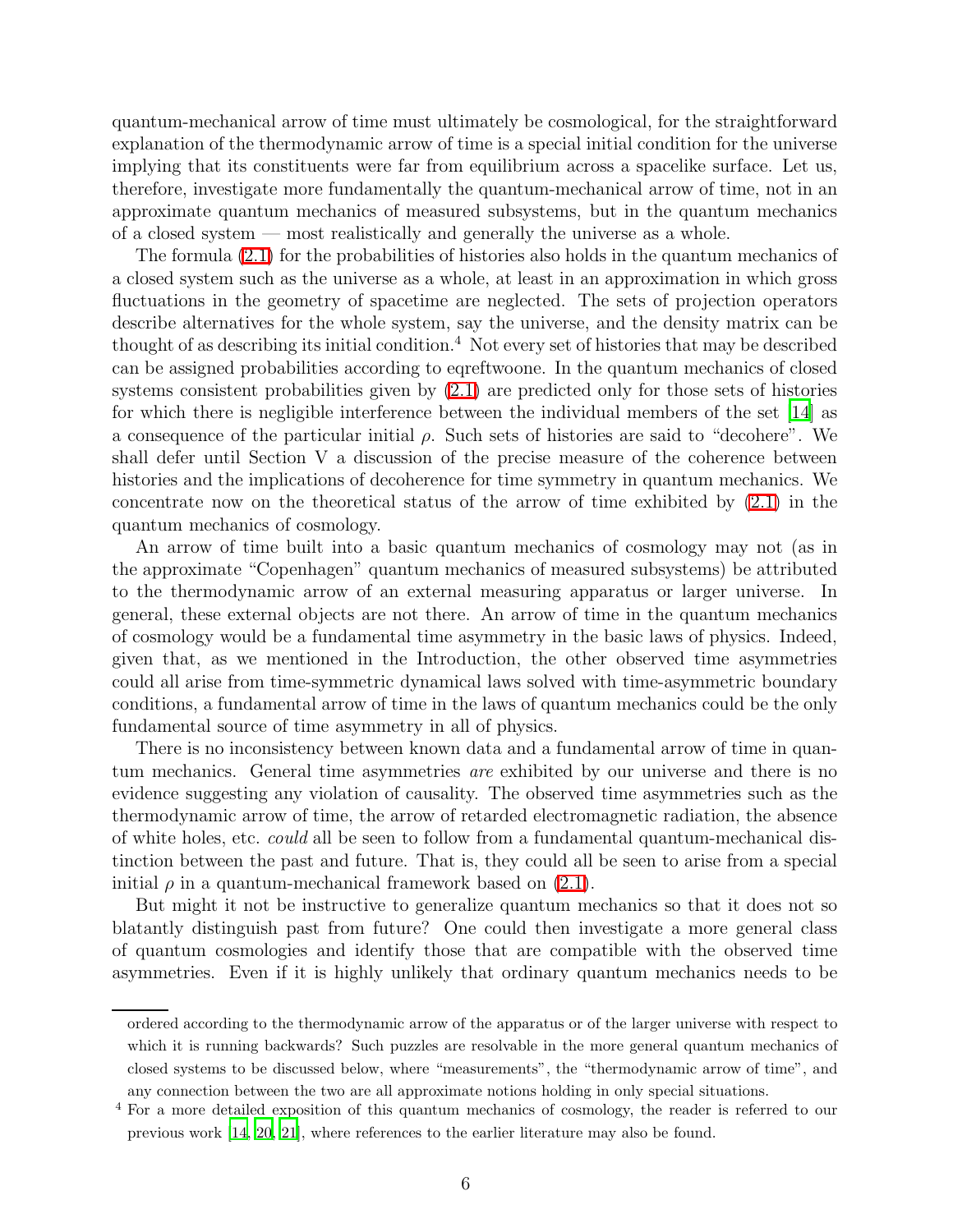replaced by such a generalization, the generalization can still provide an instructive way of viewing the origin of time asymmetry in the universe and provide a framework for discussing tests of the usual assumptions. We shall discuss in the next section a quantum mechanics that employs two boundary conditions, one for the past and one for the future, to give a time-neutral formulation. Each condition is represented by a density matrix and the usual theory is recovered when the future density matrix is proportional to the unit matrix while the one for the past is much more special.

# III. A TIME-NEUTRAL FORMULATION OF QUANTUM MECHANICS FOR COSMOLOGY

Nearly thirty years ago, Aharonov, Bergmann, and Lebovitz [\[12](#page-24-10)] showed how to cast the quantum mechanics of measured subsystems into time-neutral form by considering final conditions as well as initial ones. The same type of framework for the quantum mechanics of closed systems has been discussed by Griffiths [\[13](#page-24-11)] and ourselves [\[14\]](#page-24-12). In this formulation the probabilities for the individual members of a set of alternative histories is given by

$$
p(\alpha_n, \cdots, \alpha_1) = NTr \left[ \rho_f P_{\alpha_n}^n(t_n) \cdots P_{\alpha_1}^1(t_1) \rho_i \ P_{\alpha_1}^1(t_1) \cdots P_{\alpha_n}^n(t_n) \right],
$$
 (3.1a)

where

<span id="page-6-0"></span>
$$
N^{-1} = Tr(\rho_f \rho_i) \tag{3.1b}
$$

Here,  $\rho_i$  and  $\rho_f$  are Hermitian, positive operators that we may conventionally call Heisenberg operators representing initial and final conditions for the universe respectively. They need not be normalized as density matrices with  $Tr(\rho) = 1$  because [\(3.1\)](#page-6-0) is invariant under changes of normalization.

The expression [\(3.1\)](#page-6-0) for the probabilities of histories is time-neutral. There is a density matrix at both ends of each history. Initial and final conditions may be interchanged by making use of the cyclic property of the trace. Therefore, the quantum mechanics of closed systems based on [\(3.1\)](#page-6-0) need not have a fundamental arrow of time.

Different quantum-mechanical theories of cosmology are specified by different choices for the initial and final conditions  $\rho_i$  and  $\rho_f$ . For those cases with  $\rho_f \propto I$ , where I is the unit matrix, this formulation reduces to that discussed in the previous Section because then [\(3.1\)](#page-6-0) coincides with [\(2.1\)](#page-3-0).

Of course, the condition for decoherence must also be extended to incorporate initial and final conditions. That extension, however, is straightforward [\[13,](#page-24-11) [14](#page-24-12)] and will be reviewed briefly in Section V. The result is a generalized quantum mechanics in the sense of Refs. [\[14\]](#page-24-12) and [\[21\]](#page-24-19).

Lost in this generalization is a built-in notion of causality in quantum mechanics. Lost also, when  $\rho_f$  is not proportional to I, is any notion of a unitarily evolving "state of the system at a moment of time". There is generally no effective density matrix like  $\rho_{\text{eff}}(t)$ in (2.4) from which alone probabilities for either the future or past could be computed. What is gained is a quantum mechanics without a fundamental arrow of time in which all time asymmetries may arise in particular cosmologies because of differences between  $\rho_i$ and  $\rho_f$  or at particular epochs from their being near to the beginning or the end. That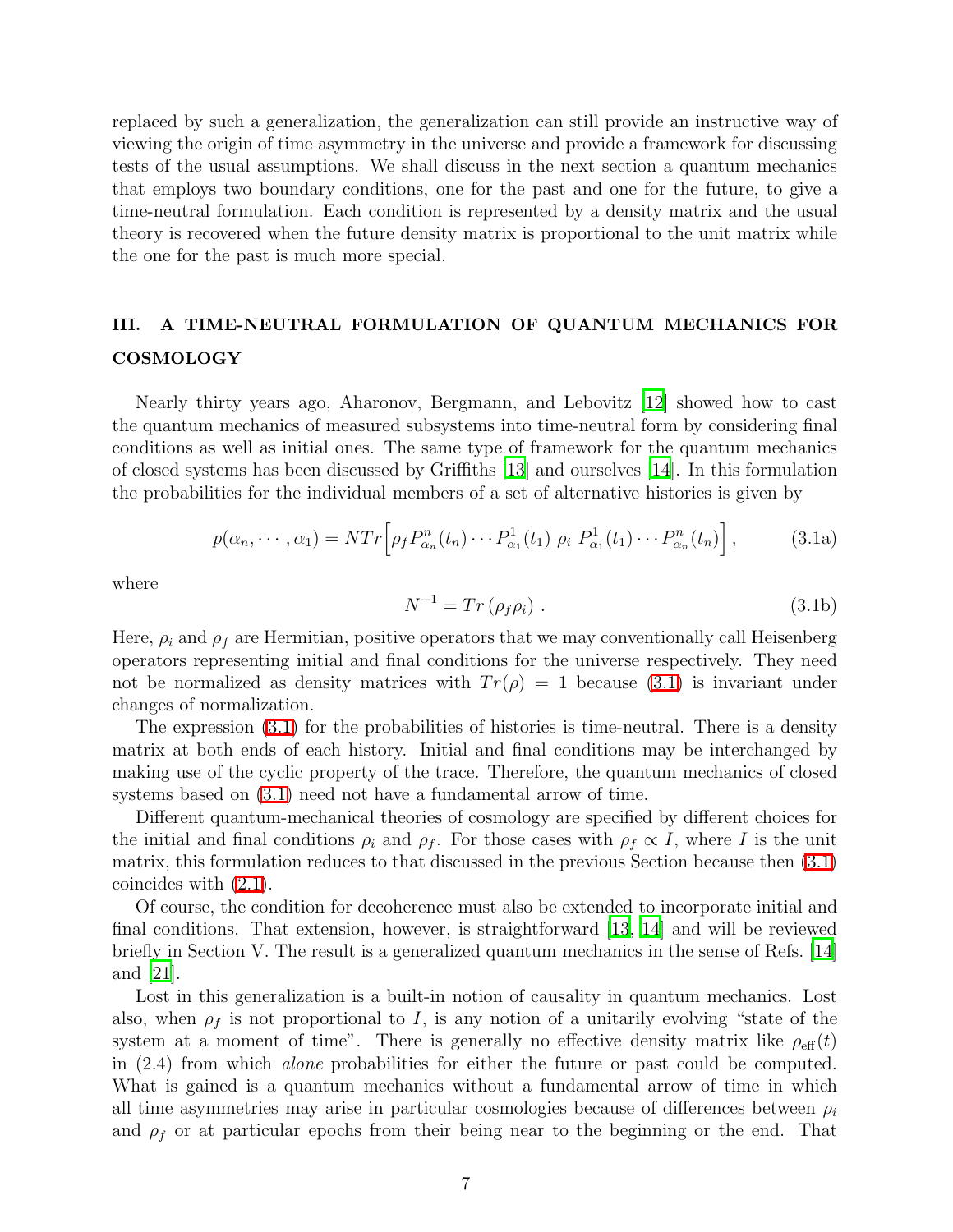generalized quantum mechanics embraces a richer variety of possible universes, allowing for the possibility of violations of causality and advanced as well as retarded effects. These, therefore, become testable features of the universe rather than axioms of the fundamental quantum framework.

From the perspective of this generalized quantum mechanics the task of quantum cosmology is to find a theory of both the initial and final conditions that is theoretically compelling and fits our existing data as well as possible. Certainly a final condition of indifference,  $\rho_f \propto I$ , and a special initial condition,  $\rho_i$ , seem to fit our data well, and there is no known reason for modifying them. But how accurately is  $\rho_f \propto I$  mandated by the data? What would be the observable consequences of a completely time-symmetric boundary condition that is, in a sense, the opposite extreme?

Our ability to detect the presence of a final condition differing from  $\rho_f \propto I$  depends on our experimental access to systems whose behavior today predicted with  $\rho_f \nless I$  would be measurably different from the predictions of that behavior with  $\rho_f \propto I$ . Loosely speaking, it depends on our finding physical systems which can "see" the final condition of the universe today. In the following we examine several candidates for such systems, beginning with simple classical analyses in Section IV and proceeding to more quantum-mechanical ones in Section V.

# IV. CLASSICAL TWO-TIME BOUNDARY PROBLEMS

#### A. A Simple Statistical Model

The simplest explanation of the observed thermodynamic arrow of time is the asymmetry between a special, low-entropy,<sup>5</sup> initial condition and a maximal-entropy final condition describable as indifference with respect to final state (or as no condition at all!). Studying deviations of the entropy increase predicted by statistical mechanics with these boundary conditions from that predicted with time-symmetric boundary conditions is a natural way to try to discriminate between the two. Such studies were carried out in classical statistical models by by Cocke [\[22](#page-24-20)], Schulman [\[23\]](#page-24-21), Wheeler [\[24\]](#page-24-22), and others in the late '60s and early '70s. Schulman, in particular, has written extensively on these problems both in classical and quantum mechanics [\[25\]](#page-24-23). We briefly review such statistical models here.

Relaxation to equilibrium is a time-symmetric process in a universe with an underlying dynamics that is time reversal invariant. Without boundary conditions, a system out of equilibrium is just as likely to have evolved from a state of higher entropy as it is to evolve to a state of higher entropy. The characteristic relaxation time for a system to evolve to equilibrium depends on the size of the system and the strength of the interactions that equilibrate it. Other factors being equal, the larger the system the longer the relaxation time.

There is no simpler instructive model to illustrate the approach to equilibrium than the Ehrenfest urn model [\[26\]](#page-24-24). For this reason, it and related models have been much studied in connection with statistical two-time boundary problems [\[22,](#page-24-20) [23\]](#page-24-21). The model consists of

 $5$  For quantitative estimates of how low the initial entropy is, see [\[2\]](#page-24-1).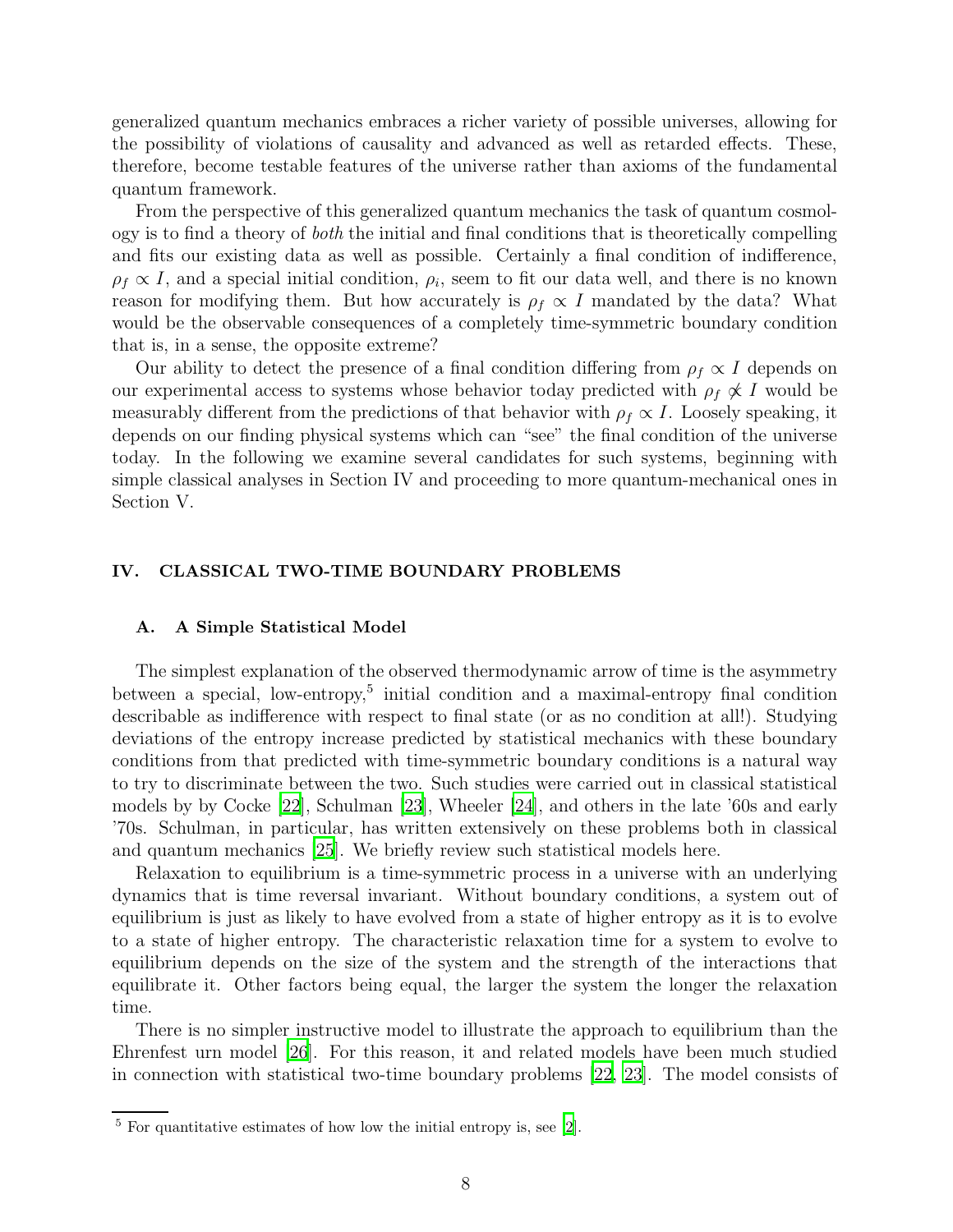two boxes and a numbered set of n balls that are distributed between them. The system evolves in time according to the following dynamical rule: At each time step a random number between 1 and  $n$  is produced, and the ball with that number is moved from the box containing it to the other box. This dynamical rule is time-symmetric.

The fine-grained description of this system specifies which ball is in which box (a "microstate"). An interesting coarse-grained description involves following just the total number of balls in each box ( a "macrostate") irrespective of which balls are in which box. Let us use this coarse graining to consider an initial condition in which all the balls are in one box and follow the approach to equilibrium as a function of the number of time steps, with no further conditions. Figure 1 shows a numerical calculation of how the entropy averaged over many realizations of this evolution grows with time to approach its maximum, equilibrium value. The relaxation time, obtained either analytically or numerically, is approximately the total number of balls,  $t_{relax} \sim n$ . If there are no further constraints, the system tends to relax to equilibrium and remain there.

Consider evolution in the Ehrenfest urn model when a final condition identical to the initial one is imposed at a later time  $T$ . Specifically, construct an ensemble of evolutions consistent with these boundary conditions by evolving forward from an initial condition where all the balls are in one box but accepting only those evolutions where all the balls are back in this box at time T. Figure 1 shows the results of two such calculations, one for a system with a small number of balls (where the relaxation time is significantly smaller than T) and the other for a system with a larger number of balls (where it is significantly larger than  $T$ .)

For both systems the time-symmetric boundary conditions imply a behavior of the average entropy that is time-symmetric about the midpoint,  $T/2$ . For the system with a relaxation time short compared to the time at which the final condition is imposed, the initial approach to equilibrium is nearly indistinguishable from that in the case with no final condition. That is because, in equilibrium, the system's coarse-grained dynamics is essentially independent of its initial or final condition. It, in effect, "forgets" both from whence it started and whither it is going.

By contrast, if the relaxation time is comparable to or greater than the time interval between initial and final condition, then there will be significant deviations from the unconstrained approach to equilibrium. Such systems typically do not reach equilibrium before the effect of the final condition forces their entropy to decrease.

The evolution of the entropy in the presence of time-symmetric initial and final conditions must itself be time-symmetric when averaged over many evolutions, as the simulations in Figure 1 show. However, in a statistical theory with time-symmetric boundary conditions the individual histories need not be time-symmetric. Figure 2 shows an example of a single history from an urn model calculation for which the average behavior of the entropy is shown in Figure 1. The ensemble of histories is time-symmetric by construction; the individual histories need not be. Since, by definition, we experience only one history of the universe, this leaves open the possibility that the time-asymmetries that we see could be the result of a statistical fluctuation in a universe with time-symmetric boundary conditions. In quantum cosmology, we would not count such a theory of the initial and final conditions as successful if the fluctuations required were very improbable. However, in some examples the magnitude of the fluctuation need not be so very large. For instance, consider a classical statistical theory in which the boundary conditions allow an ensemble of classical histories each one of which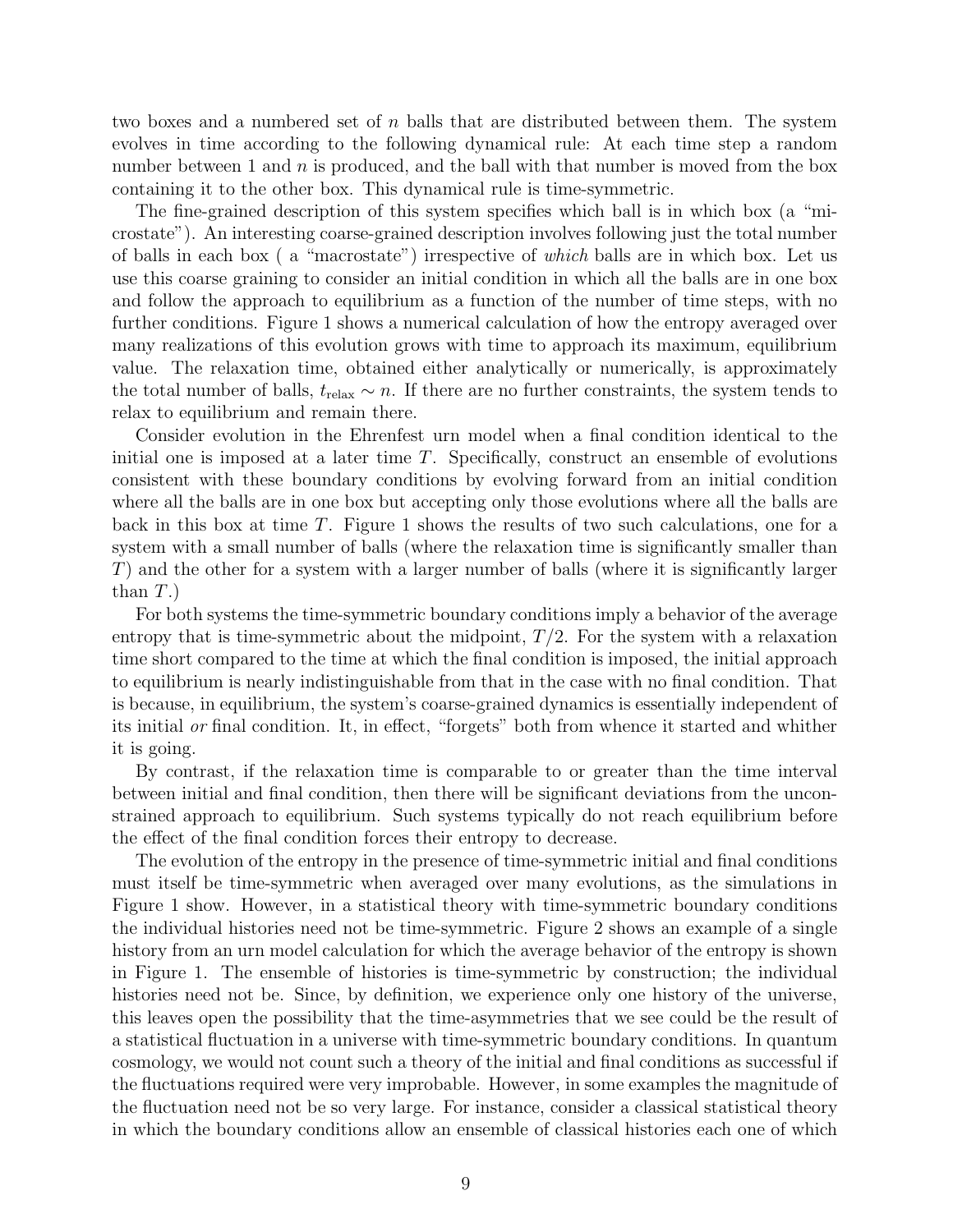

Figure 1: Simulation of the approach to equilibrium in the Ehrenfest urn model. The entropy of a coarse-grained state in which only the total number of balls in each box is followed is the logarithm number of different ways of distributing the balls between the boxes consistent with a given total number in each. This figure shows this entropy averaged over a large number of different evolutions of the system for several situations. These simulations were carried out by the authors but are no different in spirit from those discussed by Cocke [\[22](#page-24-20)].

The left figure shows the evolution of a system of four balls. In each case the system starts with all balls in one box — a configuration of zero entropy as far from equilibrium as it is possible to get. The  $\times$ 's show how the average entropy of 12,556 cases approaches equilibrium when there are no further constraints. The entropy approaches its equilibrium value in a relaxation time given approximately by its size,  $t_{relax} \sim 4$ , and remains there. The curve of +'s shows the evolution when a time symmetric final condition is imposed at  $T = 12$  that all balls have returned to the one box from whence they started at  $t = 0$ . A total of 100,000 evolutions were tried.

The average entropy of the 12,556 cases that met the final condition is shown. It is time symmetric about the midpoint,  $T/2 = 6$ . The initial approach to equilibrium is virtually indistinguishable from the approach without a final condition because  $t_{relax} \sim 4$  is significantly less than the time  $T = 12$  at which the final condition is imposed. Only within one relaxation time of the final condition is the deviation of the evolution from the unconstrained case apparent.

The right figure shows the same two cases for a larger system of twenty balls. The unconstrained approach to equilibrium shown by the  $\times$ 's was calculated from the average of 1010 evolutions and exhibits a relaxation time,  $t_{relax} \sim 20$ . The average entropy when time-symmetric boundary conditions are imposed at  $T = 12$  is shown in the curve of  $\pm$ 's. 10,000,000 evolutions were tried of which 1010 met the time-symmetric final condition. (This demonstrates vividly that it is very improbable for the entropy of even a modest size system to fluctuate far from equilibrium as measured by the  $CPU$  time needed to find such fluctuations.)

The deviation from the unconstrained approach to equilibrium caused by the imposition of a timesymmetric final condition is significant from an early time of about  $t = 3$  as the differences between the  $+$ 's and the  $\times$ 's show. These models suggest that to detect the effects of a time symmetric final condition for the universe we must have access to systems for which the relaxation time is at least comparable to the time difference between initial and final conditions.

displays an arrow of time and also, with equal probability, the time-reversed of that history displaying the opposite arrow of time. The boundary conditions and the resulting ensemble are time-symmetric, but predict an observed time-asymmetry with probability one. Of course, such a theory might be indistinguishable from one that posited boundary conditions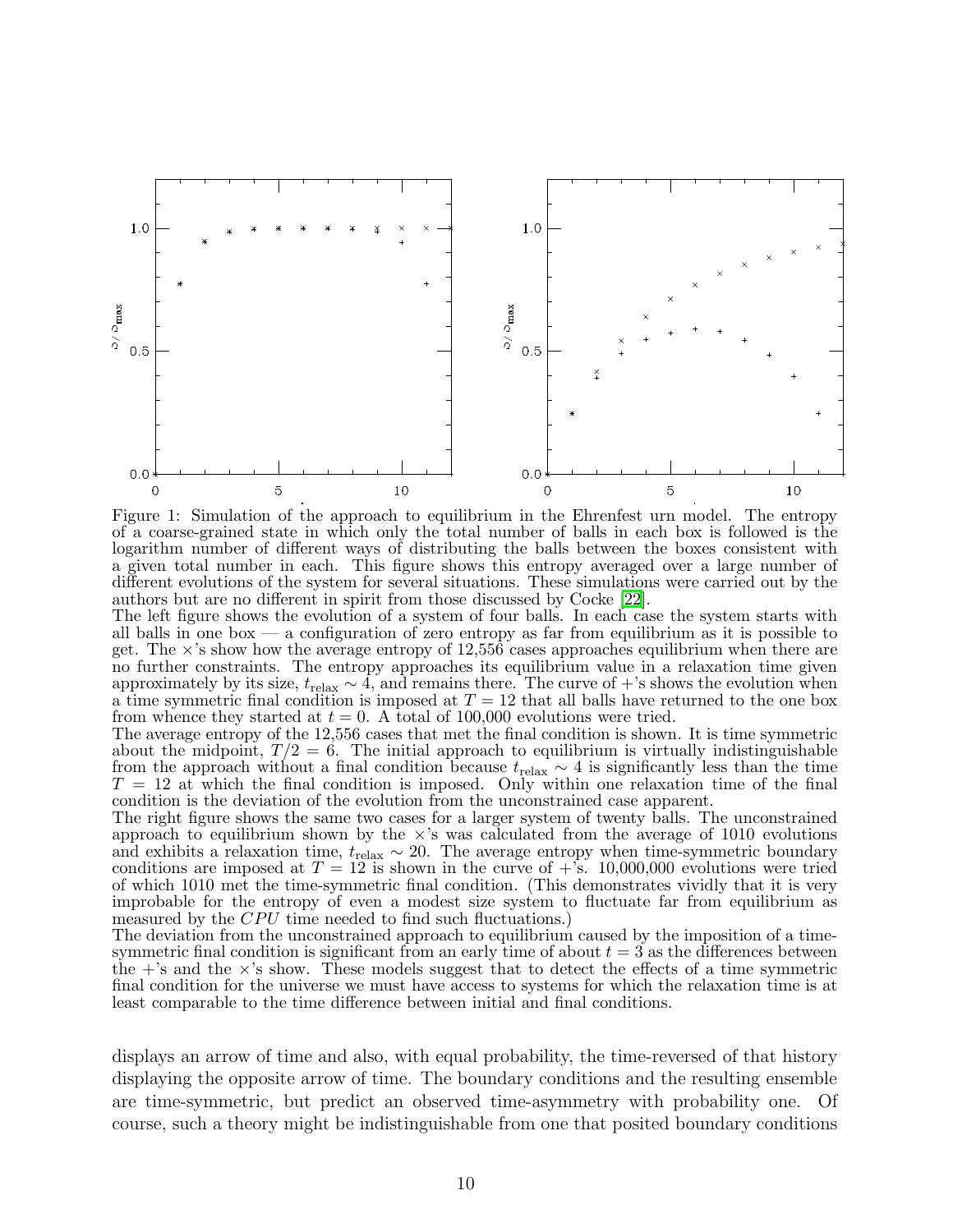allowing just one arrow of time. However, other theoretical considerations may make it reasonable to consider such proposals, for example, the "no boundary" initial condition which is believed to have this character [\[5](#page-24-2)]. In the subsequent discussion of time-symmetric cosmological boundary conditions we shall assume that they predict with high probability some observable differences from the usual special initial conditions and final condition of indifference and investigate what these are.

#### B. Classical Dynamical Systems with Two-Time Statistical Boundary Conditions

The analysis of such simple classical statistical models with two-time boundary conditions suggests the behavior of a classical cosmology with time-symmetric initial and final conditions. A classical dynamical system is described by a phase space and a Hamiltonian, H. We write  $z = (q, p)$  for a set of canonical phase-space coördinates. The histories of the classical dynamical system are the phase-space curves  $z(t)$  that satisfy Hamilton's equations of motion.

A statistical classical dynamical system is described by a distribution function on phase space  $\rho^{cl}(z)$  that gives the probability of finding it in a phase-space volume. For analogy with quantum mechanics it is simplest to use a "Heisenberg picture" description in which the distribution function does not depend explicitly on time but time-dependent coordinates on phase space are used to describe the dynamics. That is, if  $z_0$  is a set of canonical coördinates at time  $t = 0$ , a set  $z_t$  appropriate to time t may be defined by  $z_t = z_0(t)$  where  $z_0(t)$  is the classical evolution of  $z_0$  generated in a time t by the Hamiltonian H. The statistical system at time t is then distributed according to the function  $\rho^{cl}$  expressed in terms of the coördinates  $z_t$ , viz.  $\rho^{cl}(z_t)$ . The distributions  $\rho^{cl}(z_t)$  and  $\rho^{cl}(z_{t'})$  will therefore typically have different functional forms.

An ensemble of histories distributed according to the probabilities of a statistical classical dynamical system with boundary conditions at two times  $t_i$  and  $t_f$  might be constructed as follows: Evolve a large number of systems distributed according to the initial distribution function  $\rho_i^{cl}(z_i)$  forward from time  $t_i$  to time  $t_f$ . If a particular system arrives at time  $t_f$  in the phase space volume  $\Delta v$  centered about point  $z_f$ , select it for inclusion in the ensemble with probability  $\rho_f^{cl}(z_f) \Delta v$  where  $\rho_f^{cl}$  is the distribution function representing the final boundary condition. Thus, if  $\rho_i^{cl}$  and  $\rho_f^{cl}$  are referred to a common set of phase-space coördinates, say  $z_t$ , the time-symmetric ensemble of systems will be distributed according to the function

<span id="page-10-0"></span>
$$
\bar{\rho}^{cl}(z_t) = N \rho_f^{cl}(z_t) \rho_i^{cl}(z_t) , \qquad (4.1a)
$$

where

$$
N^{-1} = \int dz_t \ \rho_f^{cl}(z_t) \rho_i^{cl}(z_t) \,. \tag{4.1b}
$$

Referred to the initial time, [\(4.1\)](#page-10-0) has a simple interpretation: Since classical evolution is unique and deterministic the selection at the final time could equally well be carried out at the initial time with  $\rho_f^{cl}$  evolved back to the initial time. The distribution  $\bar{\rho}^{cl}$  is the result.

We now discuss the relation between  $\rho_i^{cl}$  and  $\rho_f^{cl}$  that is necessary for the probabilities of this classical cosmology to be symmetric about a moment of time. Take this time to be  $t = 0$  and introduce the operation,  $\mathcal{T}$ , of time-reversal about it.

$$
\mathcal{T}\rho^{cl}(q_0, p_0) \equiv \rho^{cl}(q_0, -p_0).
$$
\n(4.2)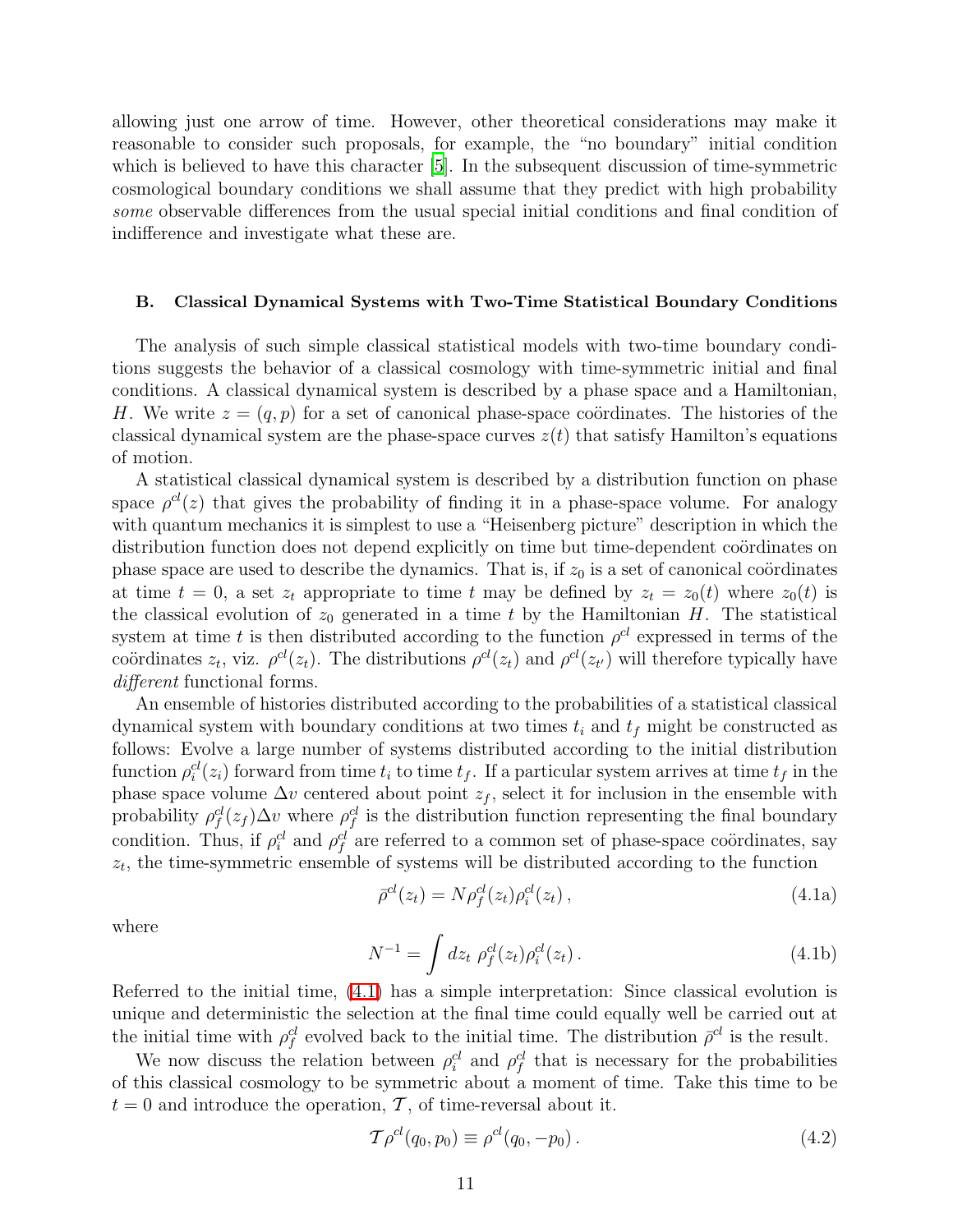If we assume that the Hamiltonian is itself time-reversal invariant

$$
H(q_0, p_0, t) = H(q_0, -p_0, -t), \qquad (4.3)
$$

this implies

<span id="page-11-1"></span>
$$
\mathcal{T}\rho^{cl}(q_t, p_t) = \rho^{cl}(q_{-t}, -p_{-t}). \qquad (4.4)
$$

The distribution function [\(4.1\)](#page-10-0) may then be conveniently rewritten

$$
\bar{\rho}^{cl}(q_t, p_t) = N \rho_i^{cl}(q_t, p_t) \mathcal{T} \rho_f^{cl}(q_{-t}, -p_{-t}). \qquad (4.5)
$$

<span id="page-11-0"></span>A relation between  $\rho_i^{cl}$  and  $\rho_f^{cl}$  sufficient to imply the time-symmetry of the distribution  $\bar{\rho}^{cl}$ is now evident, namely

$$
\rho_f^{cl}(q_t, p_t) = \mathcal{T}^{-1} \rho_i^{cl}(q_t, p_t).
$$
\n(4.6)

The final condition is just the time-reversed version of the initial one.

The imposition of time-symmetric statistical boundary conditions on a classical cosmology means in particular that the entropy must behave time-symmetrically if it is computed utilizing a coarse graining that is itself time-symmetric. The entropy of the final distribution must be the same as the initial one. The thermodynamic arrow of time will run backwards on one side of the moment of time symmetry as compared to the other side. This does not mean, of course, that the histories of the ensemble need be individually time-symmetric, as the example in Figure 2 shows. In particular, subsystems with relaxation times long compared to the interval between initial and final conditions might have non-negligible probabilities for fluctuations from exactly time-symmetric behavior. There would appear to be no principle, for example, forbidding us to live on into the recontracting phase of the universe and see it as recontracting. It is just that as time progressed events judged to be unexpected on the basis of just an initial condition would happen with increasing frequency. It is by the frequency of such unexpected events that we could detect the existence of a final condition.

Could we infer the existence of a time-symmetric final condition for the universe from the deviations that it would imply for the approach to equilibrium that would be expected were there no such final condition? The statistical models reviewed in above suggest that to do so we would need to study systems with relaxation times comparable to or longer than the lifetime of the universe between the "big bang" and the "big crunch". If the lifetime of the universe is comparable to the present age of the universe from the "big bang", then we certainly know such systems. Systems of stars such as galaxies and clusters provide ready examples. Any single star, with the ambient radiation, provides another as long as the star's temperature is above that of the cosmic background radiation. Black holes with lifetime to decay by the Hawking radiation longer than the Hubble time are further examples. Indeed, from the point of view of global cosmological geometry, the singularities contained within black holes can be considered to be parts of the final singularity of the universe, where a final condition would naturally be imposed [\[27](#page-24-25)]. The singularities of detectable black holes may be the parts of this final singularity closest to us. On smaller scales, samples of radioactive material with very long half-lives may be other such examples and Wheeler [\[24](#page-24-22)] has discussed experiments utilizing them to search for a time-symmetric final condition. We may hope, as mentioned above, that the evolving collective complex adaptive system of which we are a part could be such a long-lasting phenomenon!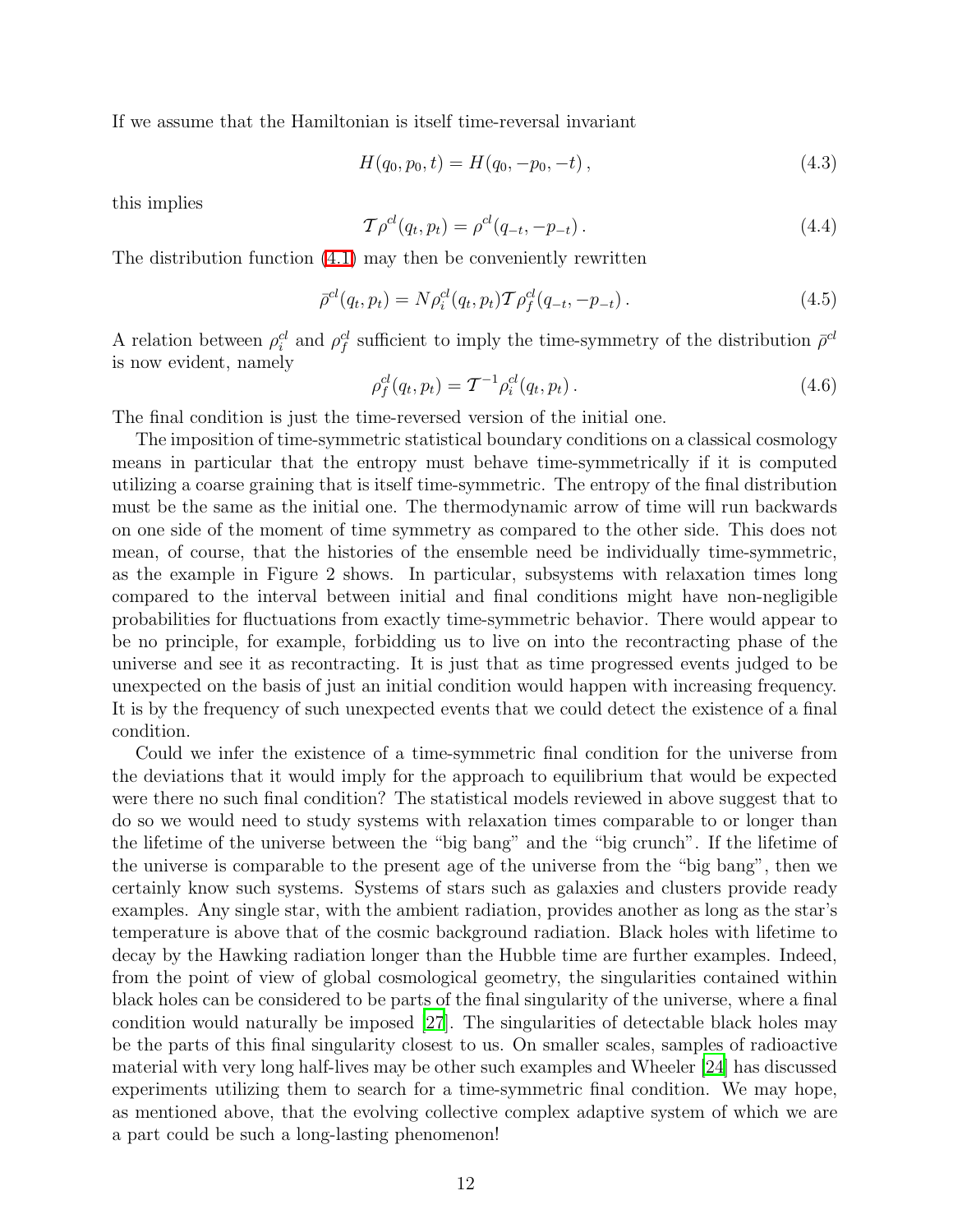

Fig 2. An individual evolution in the urn model with time-symmetric initial and final conditions. The history of the entropy averaged over many evolutions must clearly be time-symmetric in a statistical theory with time-symmetric initial and final conditions as Figure 1 shows. However, the individual evolutions need not be separately time-symmetric. This figure shows the entropy for the case of twenty balls in the first evolution among the 10,000,000 described in Figure 1 that met the time-symmetric final condition. It is not time-symmetric. For systems such as this with relaxation time,  $t_{\text{relax}}$ , larger than the time between initial and final conditions, significant deviations from exact time symmetry may be expected.

However, if the lifetime of the universe is much longer than the present age from the "big bang", then it might be much more difficult to find systems that remain out of equilibrium long enough for their initial approach to equilibrium to be significantly affected by a timesymmetric final condition. That could be the case with the  $\Omega$ -near-one universe that would result from a rapid initial inflation. If its lifetime were long enough, we might never be able to detect the existence of a time-symmetric final condition for the universe.

The lifetime of our classical universe obeying the Einstein equation is, of course, in principle determinable from present observations (for example, of the Hubble constant, mean mass density, and deceleration parameter). Unfortunately we do not have enough data to distinguish observationally between a lifetime of about twenty-five billion years and an infinite lifetime. Very long lifetimes are not only consistent with observations, but also, as we now describe, are suggested theoretically by quantum cosmology as a consequence of inflation.

The quasiclassical cosmological evolution that we observe should be, on a more fundamental level, a likely prediction of a quantum theory of the universe and its boundary conditions. We shall discuss time symmetry in the context of quantum cosmology in later sections, but for the present discussion we note that, in quantum cosmology, the probabilities for different lifetimes of the universe are predictable from a theory of its initial and final conditions. That is because in a quantum theory that includes gravitation the geometry of spacetime, including such features as the time between the "big bang" and a "big crunch", if any, is quantum-probabilistic.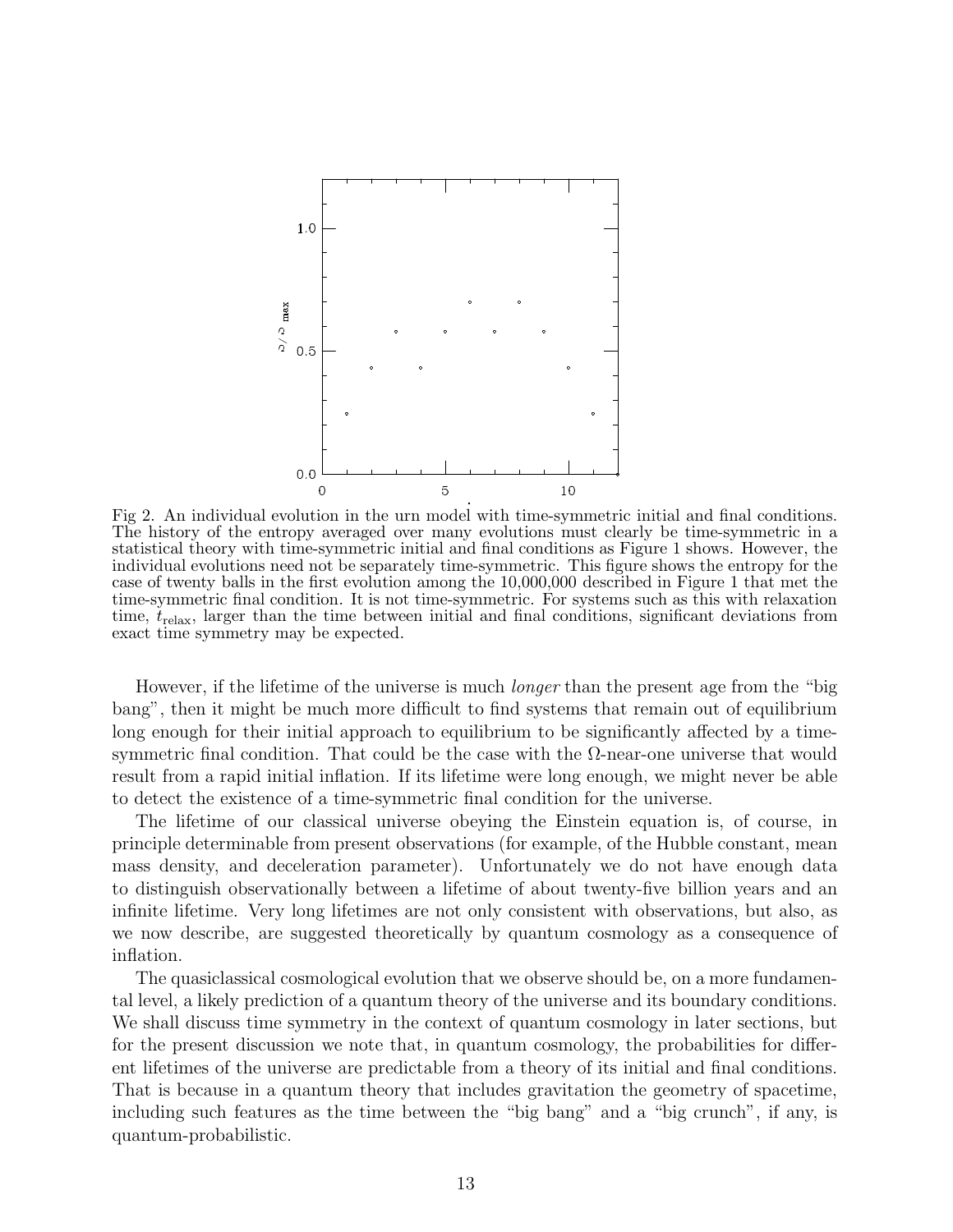A quantum state that predicts quasiclassical behavior does not typically predict a unique classical history but rather an ensemble of possible classical histories with different probabilities. This is familiar from wave functions of WKB form, which do not predict single classical trajectories but only the classical connection between momentum and classical action. Similarly, in the quantum mechanics of closed cosmologies, we expect a theory of quantum boundary conditions to determine an ensemble of different classical cosmological geometries with different probabilities.<sup>6</sup> The geometries in the ensemble will have *different* times between the "big bang" and the "big crunch" because in quantum gravity that time is a dynamical variable and not a matter of our choice. In this way, the probability distribution of lifetimes of the universe becomes predictable in quantum cosmology.

Cosmological theories that predict inflation lead to very large expected values for the lifetime of the universe; and inflation seems to be implied by some currently interesting theories of the boundary conditions of the universe. The question has been analyzed only for theories with a special initial condition, such as the "no-boundary proposal" and the "tunneling-from-nothing proposal". Analyses by Hawking and Page [\[10](#page-24-7)], Grishchuk and Rozhansky [\[28](#page-25-0)], and Barvinsky and Kamenshchik [\[29\]](#page-25-1) suggest very large expected lifetimes for the "no-boundary proposal". Analyses by Vilenkin [\[30](#page-25-2)] and by Mijić, Morris, and Suen [\[31](#page-25-3)] do likewise for the "tunneling-from-nothing" case.

# C. Electromagnetic Radiation

The above discussion suggests that in order to probe the nature of a non-trivial final condition, one should study processes today that are sensitive to that final condition no matter how far in the future it is imposed. At the conference, P.C.W. Davies suggested that electromagnetic radiation might provide such a mechanism for "seeing" a final condition in the arbitrarily far future in realistic cosmologies. In an approximately static and homogeneous cosmology, radiation must travel through ever more material the longer the time separation between initial and final conditions. For sufficiently large separations, the universe becomes opaque to the electromagnetic radiation necessary to probe the details of the final condition directly. However, in an expanding universe the dilution of matter caused by the expansion competes with the longer path length as the separation between initial big bang and final big crunch becomes longer and longer. Davies and Twamley [\[32](#page-25-4)] show that, under reasonable conditions, the expansion wins and that the future light cone is transparent to photons all the way to a distance from the final singularity comparable to ours from the big bang.

Transparency of the forward light cone raises the possibility of constraining the final condition by present observations of electromagnetic radiation and perhaps ruling out timesymmetric boundary conditions. Partridge [\[33](#page-25-5)] has actually carried out experiments which could be interpreted in this way and Davies and Twamley discuss others. The following is an example of a further argument of a very direct kind.

Suppose the universe to have initial and final classical distributions that are timesymmetric in the sense of  $(4.6)$ . Suppose further that these boundary conditions imply with high probability an initial epoch with stars in galaxies distributed approximately ho-

<sup>&</sup>lt;sup>6</sup> For further discussion see *e.g.* [\[14\]](#page-24-12).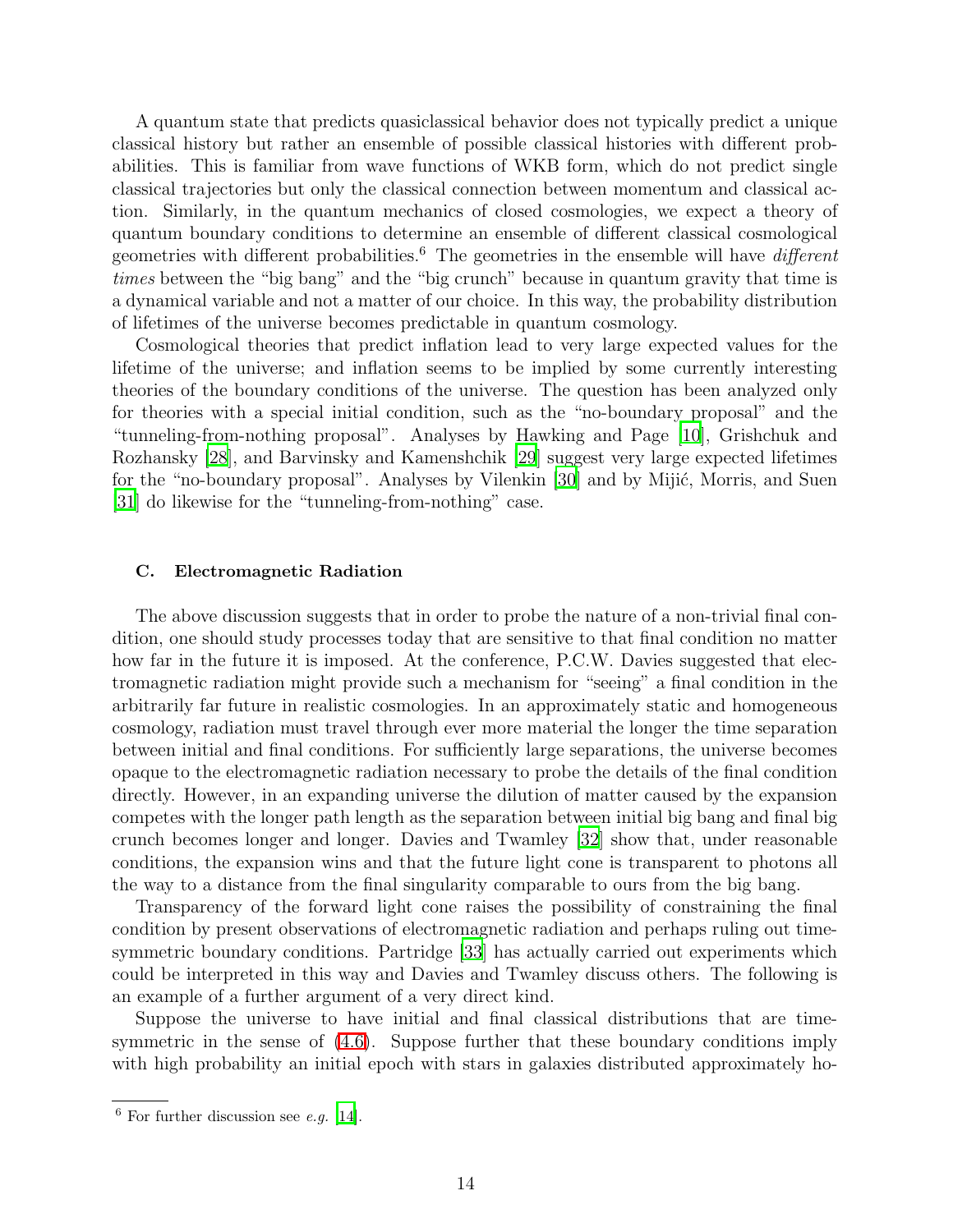mogeneously and a similar final epoch of stars in galaxies at the symmetric time. Consider the radiation emitted from a particular star in the present epoch. If the universe is transparent, it is likely to reach the final epoch without being absorbed or scattered. There it may either be absorbed in the stars or proceed past them towards the final singularity. If a significant fraction of the radiation proceeds past, then by time-symmetry we should expect a corresponding amount of radiation to have been emitted from the big bang. Observations of the brightness of the night sky could therefore constrain the possibility of a final boundary condition time-symmetrically related to the initial one. The alternative that the radiation is completely absorbed in future stars implies constraints on present emission that are probably inconsistent with observation because the total cross section of future stars is only a small fraction of the whole sky, as it is today.<sup>7</sup>

By such arguments, made quantitative, and extended to neutrinos, gravitational and other forms of radiation, we may hope to constrain the final condition of the universe no matter how long the separation between the big bang and the big crunch.

#### V. HYPOTHETICAL QUANTUM COSMOLOGIES WITH TIME SYMMETRIES

### A. CPT- and T-Symmetric Boundary Conditions

The time-neutral generalized quantum mechanics with initial and final conditions developed in Section III permits the construction of model quantum cosmologies that exhibit symmetries with respect to reflection about a moment of time. By this we mean that the probabilities given by [\(3.1\)](#page-6-0) for a set of alternative histories are identical to those of the symmetrically related set. This section explores the relations between  $\rho_f$  and  $\rho_i$  and the conditions on the Hamiltonian under which such symmetries exist.

CP T-symmetric universes are the most straightforward to implement because local field theory in flat spacetime is invariant under  $CPT$ . We expect  $CPT$  invariance as well for field theories in curved cosmological spacetimes such as closed Friedmann universes that are symmetric under a space inversion and symmetric about a moment of time.

<span id="page-14-0"></span>To construct a CPT-invariant quantum cosmology, choose the origin of time so that the time reflection symmetry is about  $t = 0$ . Let  $\Theta$  denote the antiunitary CPT transformation and for simplicity consider alternatives  $\{P_{\alpha_k}^k(t_k)\}\$  such that their CPT transforms,  $\{\widetilde{P}_{\alpha_k}^k(-t_k)\}\text{, are given by}$ 

$$
\widetilde{P}_{\alpha_k}^k(-t_k) = \Theta^{-1} P_{\alpha_k}^k(t_k) \Theta \,. \tag{5.1}
$$

A CPT-symmetric universe would be one in which the probabilities of histories of alternatives at times  $t_1 < t_2 < \cdots < t_n$  would be identical to the probabilities of the CPTtransformed histories of alternatives at times  $-t_n < \cdots < -t_2 < -t_1$ . Denote by  $C_\alpha$  the string of projection operators representing one history

$$
C_{\alpha} = P_{\alpha_n}^n(t_n) \cdots P_{\alpha_1}^1(t_1), \qquad (5.2)
$$

<sup>7</sup> Thanks are due to D. Craig for discussions of this example.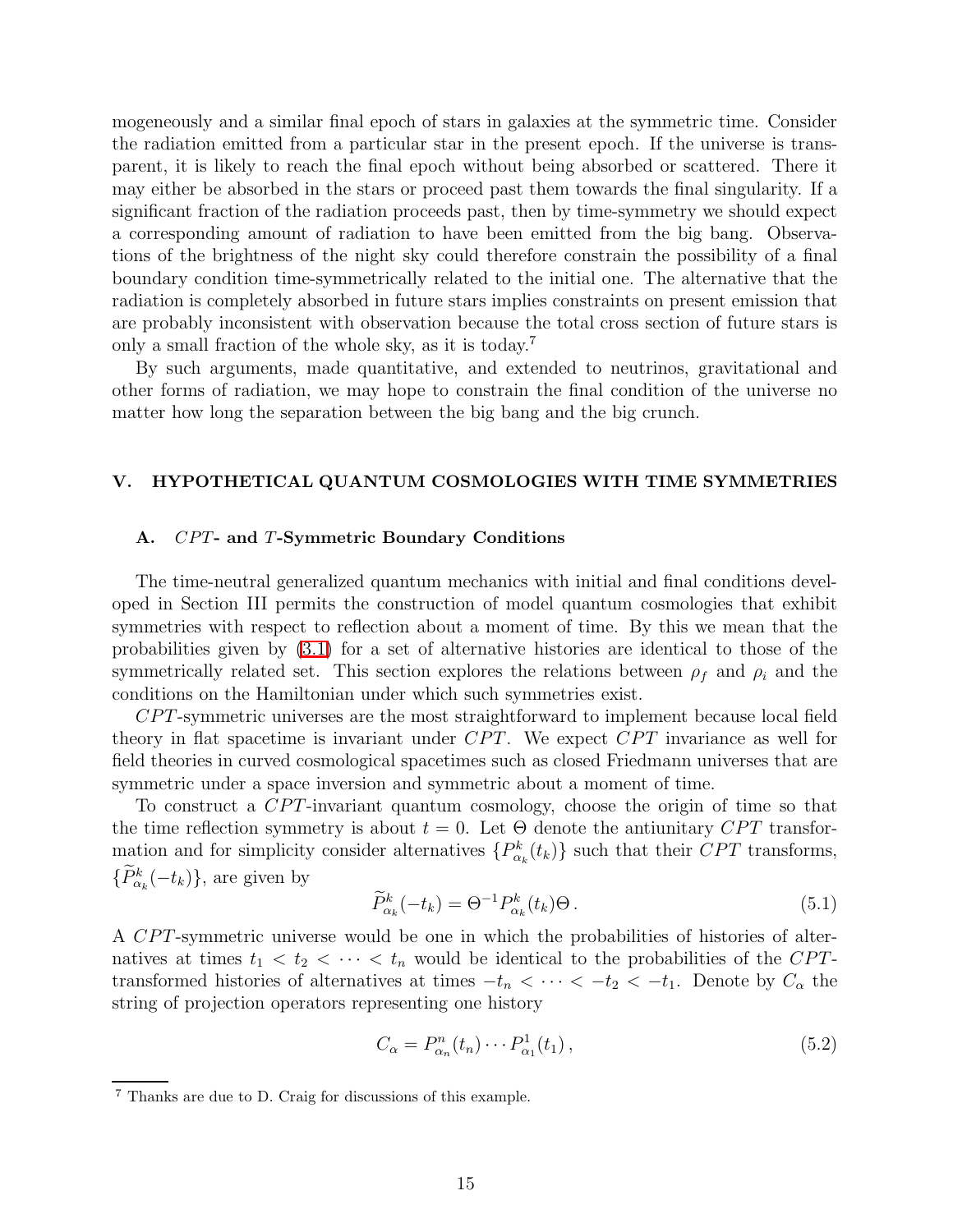and by  $\widetilde{C}_{\alpha}$  the corresponding string of CPT-transformed alternatives written in standard time order with the earliest alternatives to the right

<span id="page-15-0"></span>
$$
\widetilde{C}_{\alpha} \equiv \widetilde{P}_{\alpha_1}^1(-t_1) \cdots \widetilde{P}_{\alpha_n}^n(-t_n). \tag{5.3a}
$$

Thus,

<span id="page-15-1"></span>
$$
\widetilde{C}_{\alpha} = \Theta^{-1} C_{\alpha}^{\dagger} \Theta \,. \tag{5.3b}
$$

The requirement of  $CPT$  symmetry is then, from  $(3.1)$ ,

$$
Tr\left(\rho_f C_\alpha \rho_i C_\alpha^\dagger\right) = Tr\left(\rho_f \widetilde{C}_\alpha \rho_i \widetilde{C}_\alpha^\dagger\right) . \tag{5.4}
$$

Using [\(5.1\)](#page-14-0), [\(5.3\)](#page-15-0), the cyclic property of the trace, and the identity  $Tr[A\Theta^{-1}B\Theta] =$  $Tr[B^{\dagger}\Theta A^{\dagger}\Theta^{-1}]$  following from the antiunitarity of  $\Theta$ , the right hand side of [\(5.4\)](#page-15-1) may be rewritten to yield the following form of the requirement of  $CPT$  symmetry

$$
Tr\left(\rho_f C_\alpha \rho_i C_\alpha^\dagger\right) = Tr\left(\Theta \rho_i \Theta^{-1} C_\alpha \Theta \rho_f \Theta^{-1} C_\alpha^\dagger\right) \,. \tag{5.5}
$$

Evidently a sufficient condition for a CPT-symmetric universe is that the initial and final conditions be  $CPT$  transforms of each other:

<span id="page-15-3"></span>
$$
\rho_f = \Theta \rho_i \Theta^{-1} \tag{5.6}
$$

because acting on Bose operators  $\Theta^2$  is effectively unity and as a consequence of  $(5.6)$  $\rho_i = \Theta \rho_f \Theta^{-1}$  .

As stressed by Page  $[34]$ , a CPT-symmetric universe can also be realized with within the usual formulation of quantum mechanics with an initial  $\rho_i$  and a final  $\rho_f = I$ , provided the  $\rho_i$  representing the condition at the initial instant is CPT-invariant about some time in the future. Thus, initial and final conditions that are not related by  $(5.6)$  do not *necessarily* imply differing probabilities for sets of histories connected by  $CPT$ . Further, as discussed in the previous section, both ways of realizing a  $CPT$ -symmetric universe can, with appropiate kinds of initial and final conditions and coarse-graining, lead to sets of histories in which each individual member is  $CPT$ -asymmetric about the moment of symmetry. Thus, neither are CPT-symmetric boundary conditions *necessarily* inconsistent with arrows of time that extend consistently over the whole of the universe's evolution.

A universe is time-symmetric about a moment of time if the probabilities of any set of alternative histories are identical to those of the time-inverted set. The relation between initial and final conditions necessary for a purely time-symmetric universe is analogous to that for a  $CPT$ -symmetric one and derived in the same way. However, we cannot expect boundary conditions to impose time symmetry if the Hamiltonian itself distinguishes past from future. We must assume that the Hamiltonian is symmetric under time inversion,  $\mathcal{T}$ ,

<span id="page-15-2"></span>
$$
\mathcal{T}^{-1}H(t)\mathcal{T} = H(-t). \tag{5.7}
$$

<span id="page-15-4"></span>Given [\(5.7\)](#page-15-2), a time-symmetric universe will result if the initial and final conditions are related by time inversion:

$$
\rho_f = \mathcal{T}\rho_i \mathcal{T}^{-1} \,. \tag{5.8}
$$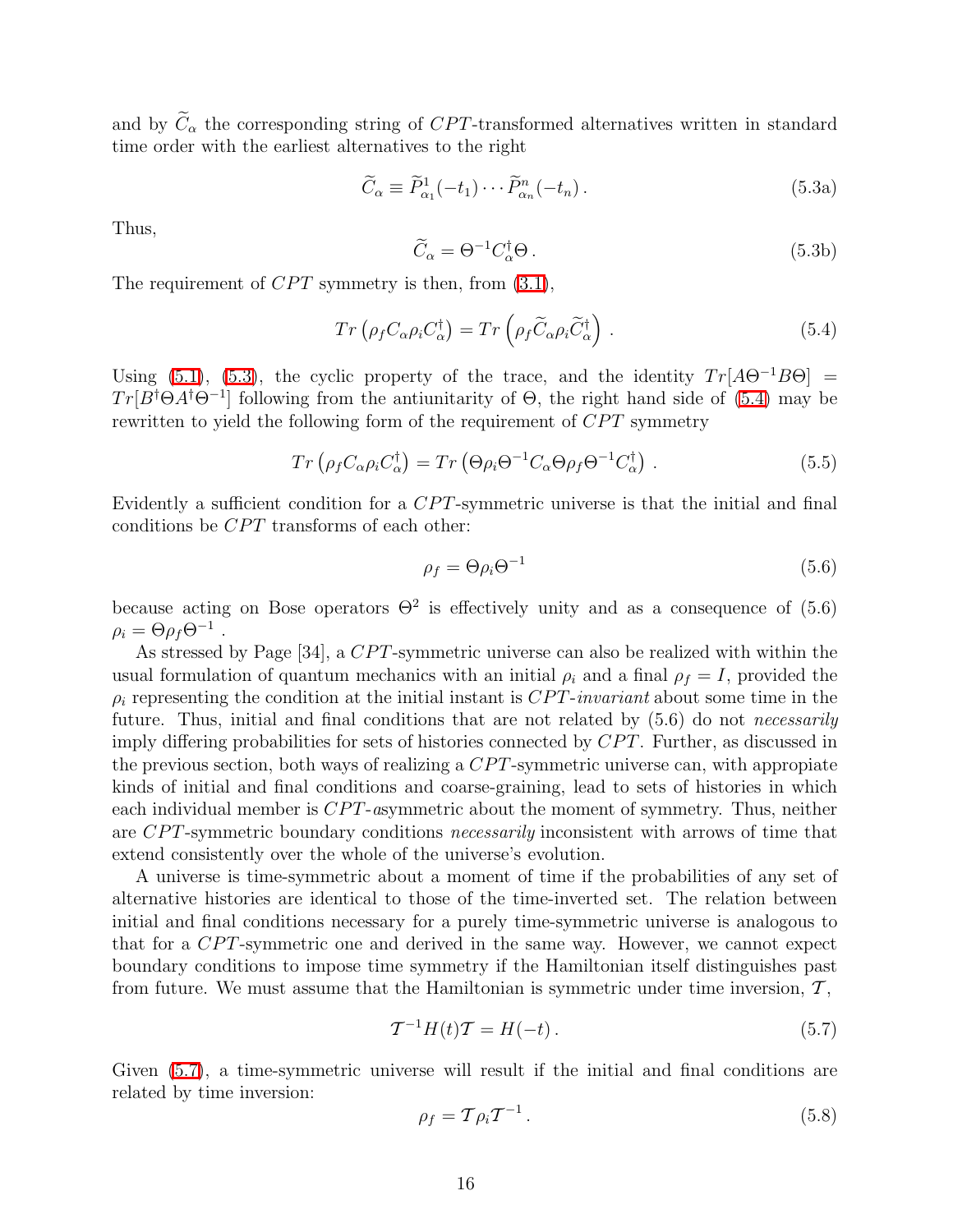For realistic quantum cosmologies, the time-neutral quantum mechanics of universes in a box, described in Section III, must be generalized to allow for significant quantum fluctuations in spacetime geometry, and notions of space and time inversion must be similarly generalized. A sketch of a generalized quantum mechanics for spacetime can be found in [\[14](#page-24-12)] and discussions of time inversion in the quantum mechanics of cosmology in [\[34](#page-25-6)], [\[5\]](#page-24-2), and [\[6\]](#page-24-3).

# B. T Violation in the Weak Interactions

The effective Hamiltonian describing the weak interaction on accessible energy scales is not  $CP$ -invariant. As a consequence of the  $CPT$  invariance of field theory it is also not  $T$ invariant. T violation of this kind is a small effect in laboratory experiments but is thought to be of central importance in the evolution of the matter content of the universe. It is believed to be responsible, together with the non-conservation of baryons, for the emergence of a matter-dominated universe from an initial equality of matter and antimatter, as originally pointed out by Sakharov.<sup>8</sup> Can the symmetric universes just discussed be consistent with this effective  $T$  violation in the weak interaction?

The violation of time-inversion symmetry that we observe in the effective weak interaction Hamiltonian could arise in three ways: First, it could be the result of T violation in the fundamental Hamiltonian. Second, it could arise throughout the universe even if the fundamental Hamiltonian were time-inversion-symmetric, from asymmetries in the cosmological boundary conditions of the universe. Third, it could be an asymmetry of our particular epoch and spatial location arising dynamically in extended domains from a time-inversion symmetric Hamiltonian and boundary conditions. We shall now offer a few comments on each of these possibilities.

If the fundamental Hamiltonian is time-inversion asymmetric, then we cannot expect a time-symmetric universe, as we have already discussed. One could investigate whether such a fundamental time asymmetry is the source of the other observed time asymmetries. So far such an approach has neither been much studied nor shown much promise.

Even though a T-symmetric universe is inconsistent with a T-asymmetric fundamental Hamiltonian, a CPT-symmetric universe could be realized if the initial and final density matrices were related by [\(5.6\)](#page-15-3). That is because a field-theoretic Hamiltonian is always  $CPT$ -symmetric even if it is not T-symmetric. But  $CPT$  symmetry needs to be reconciled with the observed matter-antimatter asymmetry over large domains<sup>9</sup> of the universe and the classical behavior of their matter content. If the universe is homogeneously matter-dominated now, then CPT symmetry would imply that it will be homogeneously antimatter-dominated at the time-inverted epoch in the future. What evolution of the present universe could lead to such an inversion? One possibility is a universe that lasts much longer than the proton lifetime.<sup>10</sup>

<sup>8</sup> Ref. [\[36\]](#page-25-7). For an accessible recent review of these ideas see [\[37\]](#page-25-8).

<sup>&</sup>lt;sup>9</sup> For a classic review of the observational evidence that there is a matter-antimatter asymmetry over a domain at least the size of the local group of galaxies see [\[38\]](#page-25-9).

<sup>10</sup> We owe this suggestion to W. Unruh.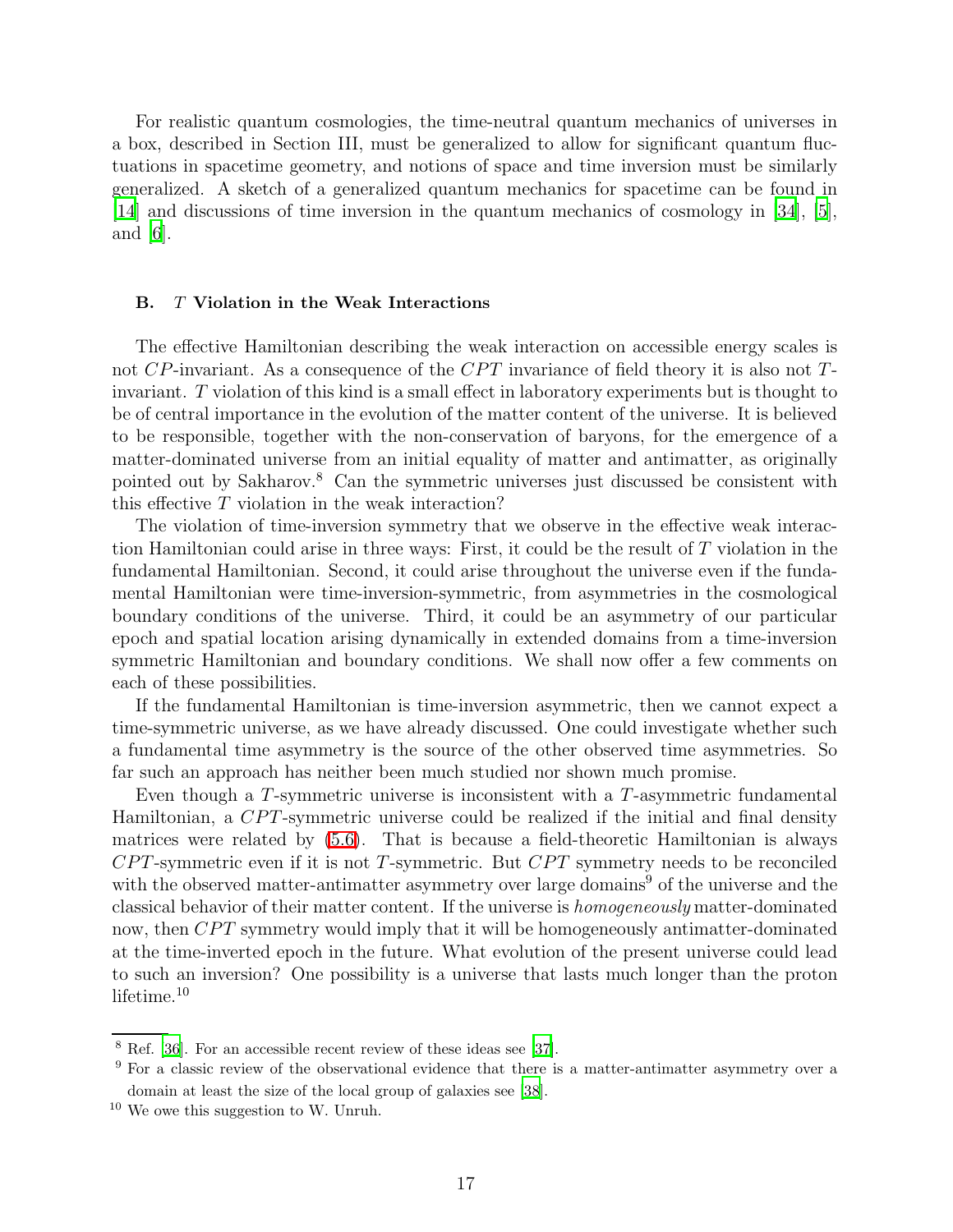There is no evidence for CP violation in the basic dynamics of superstring theory. If it is the correct theory, the effective  $\mathbb{CP}$  violation in the weak interaction in four dimensions has to arise in the course of compactification or from some other form of spontaneous symmetry breaking. From the four-dimensional point of view, which we are taking for convenience in this article, this would correspond to having a non-zero expected value of a CP-odd quantity. Then, as discussed above, it is possible to investigate time-symmetric universes with initial and final conditions related by  $(5.8)$ . An effective  $CP$  violation could arise from CP asymmetries of the initial or final states or both. Typical theories of these boundary conditions relate them to the Hamiltonian or an equivalent action. Each density matrix,  $\rho_i$ or  $\rho_f$ , may either inherit the symmetries of the fundamental Hamiltonian or be an asymmetrical member of a symmetrical family of density matrices determined by it. This is the case, for example, with "spontaneous symmetry breaking" of familiar field theory where there are degenerate candidates for the ground state not individually symmetrical under the symmetries of the Hamiltonian. Before discussing the possibility of effective  $\overline{CP}$  violation in time-symmetric universes, let us review how an effective CP violation can arise in familiar field theory and in usual quantum cosmology with just an initial condition.

Effective CP violation can arise in field theory even when the fundamental Hamiltonian is CP-invariant, provided there is a non-vanishing vacuum expected value of a CP-odd field  $\phi(\vec{x}, t)$  [\[39](#page-25-10)], *i.e.* one such that

$$
\phi(-\vec{x},t) = -(\mathcal{CP})^{-1}\phi(\vec{x},t)(\mathcal{CP}).\tag{5.9}
$$

Usually the vacuum state  $|\Psi_0\rangle$  inherits the symmetry of the Hamiltonian that determines it and the vacuum expected value of a CP-odd field would vanish if the Hamiltonian is CP-invariant. However, if there is a symmetrical family of degenerate candidates for the ground state that are individually not CP-invariant, then the expected value

<span id="page-17-0"></span>
$$
\langle \phi(\vec{x},t) \rangle = Tr \left[ \phi(\vec{x},t) | \Psi_0 \rangle \langle \Psi_0 | \right] \tag{5.10}
$$

may be non-zero for the physical vacuum.

<span id="page-17-1"></span>Similarly, in usual quantum cosmology with just an initial condition  $\rho_i$ , a non-zero value of

$$
\langle \phi(\vec{x}, t) \rangle = Tr \left[ \phi(\vec{x}, t) \rho_i \right] \tag{5.11}
$$

can lead to effective  $CP$  violation. The "no-boundary" wave function of the universe [\[35\]](#page-25-11) is the generalization of the flat space notion of ground state, i.e. vacuum, to the quantum mechanics of closed cosmological spacetimes. The "no-boundary" prescription with matter theories that would lead to spontaneous CP violation in flat space thereby becomes an interesting topic for investigation. In such situations, we expect the "no-boundary" construction to yield a CP-symmetric set of possible wave functions for the universe that are individually CP-asymmetric.

We now turn to effective  $\overline{CP}$  violation in time-symmetric universes with initial and final states related by [\(5.8\)](#page-15-4). An expected value for a field is defined when probabilities are assignable to its alternative values — that is, when there is decoherence among the alternatives. The requirements of decoherence will be discussed in the next Section. They are automatically satisfied for alternatives at a single moment of time when  $\rho_f \propto I$  but they are non-trivial when  $\rho_f$  is non-trivial. We have not analyzed the circumstances in which the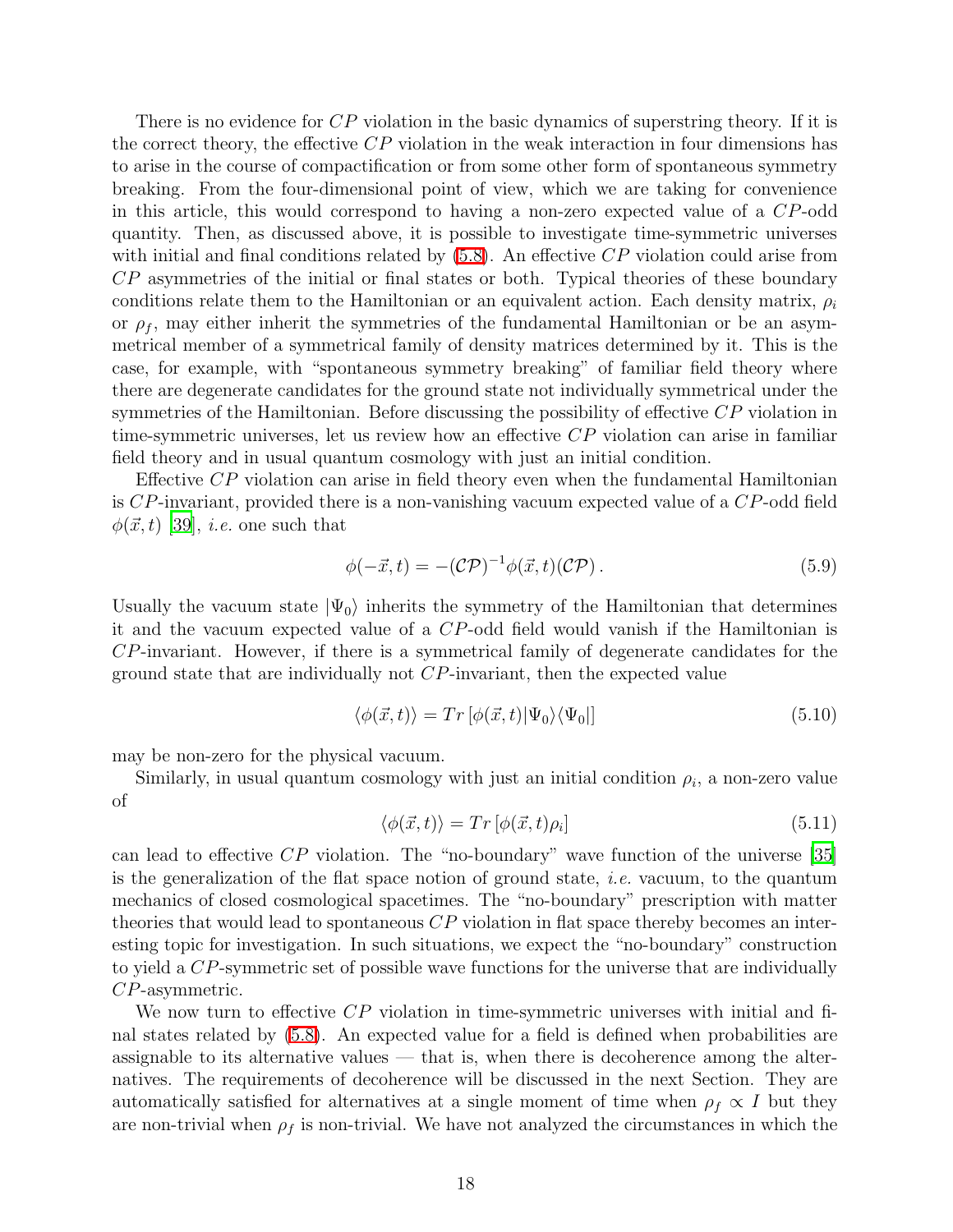values of the field decohere but we assume those circumstances to obtain here so that the expectation value of the field may be defined.

<span id="page-18-0"></span>A consequence of decoherence and the probability formula [\(3.1\)](#page-6-0) is the validity of two equivalent expressions for the expected value of the field that are analogous to [\(5.10\)](#page-17-0) and  $(5.11):$  $(5.11):$ 

$$
\langle \phi(\vec{x},t) \rangle = NTr \left[ \rho_f \phi(\vec{x},t) \rho_i \right] = NTr \left[ \rho_i \phi(\vec{x},t) \rho_f \right]. \tag{5.12}
$$

These are demonstrated in the Appendix. The symmetry between the initial and final conditions in [\(5.12\)](#page-18-0) can be understood from the fact that it is not probabilities at one moment of time that distinguish the future from the past. We shall now show that for a CP-odd field this expected value is odd under time inversion for a time-symmetric universe.

We carry over from flat space field theory the assumption that we are dealing with a CPT-even field  $\phi(\vec{x}, t)$ . In flat space that is necessary if the field is to have a non-vanishing vacuum expected value. The  $CPT$  invariance of field theory then means that it is possible to choose a (real) representation of  $\phi(\vec{x}, t)$  such that

$$
\phi(-\vec{x}, -t) = (\mathcal{C}\mathcal{P}\mathcal{T})^{-1}\phi(\vec{x}, t)(\mathcal{C}\mathcal{P}\mathcal{T}).
$$
\n(5.13)

Therefore, since  $\phi(\vec{x}, t)$  is CP-odd it must be T-odd and then

$$
\langle \phi(\vec{x}, -t) \rangle = -Tr \left[ \rho_f T^{-1} \phi(\vec{x}, t) T \rho_i \right]. \tag{5.14}
$$

But if  $\rho_i$  and  $\rho_f$  are related by [\(5.8\)](#page-15-4) this relation may be written

$$
\langle \phi(\vec{x}, -t) \rangle = -Tr \left[ T^{-1} \rho_i T T^{-1} \phi(\vec{x}, t) T T^{-1} \rho_f T \right]
$$
  
= 
$$
-Tr \left[ \rho_i \phi(\vec{x}, t) \rho_f \right] = -\langle \phi(\vec{x}, t) \rangle .
$$
 (5.15)

The conclusion is that it is possible to choose initial and final conditions so that a universe is time-symmetric and has a non-vanishing expected value of a CP-odd field. That expected value is odd in time (the correct time-symmetric behavior for a  $T$ -odd field.) As a consequence the sign of CP violation would be opposite on opposite sides of the moment of time symmetry and the magnitude of  $CP$  violation would decrease on cosmological time scales as the moment of time symmetry is approached. The CP violation in the early universe might well be larger than generally supposed and Sakharov's mechanism for the generation of the baryons more effective. However, if the moment of time symmetry is far in our future, then such variation in the strength of CP violation would be small and it would be difficult to distinguish this time-symmetric situation from the kind of CP violation that arises from just an initial condition as discussed above.

In the class of time-symmetric universes just discussed, CP violation arises from initial and final conditions that are not CP-symmetric. However, an effective CP violation could also exist in our epoch, in local spatial domains, even if both Hamiltonian and initial and final states were CP-symmetric:

<span id="page-18-1"></span>
$$
H = (\mathcal{CP})^{-1} H(\mathcal{CP}), \ \rho_i = (\mathcal{CP})^{-1} \rho_i(\mathcal{CP}), \ \rho_f = (\mathcal{CP})^{-1} \rho_f(\mathcal{CP}). \tag{5.16}
$$

Dynamical mechanisms would need to exist that make likely the existence of large spacetime domains in which CP is effectively broken, say by the expected value of a CP-odd field that grows to be homogeneous over such a domain. In such a picture the set of histories of the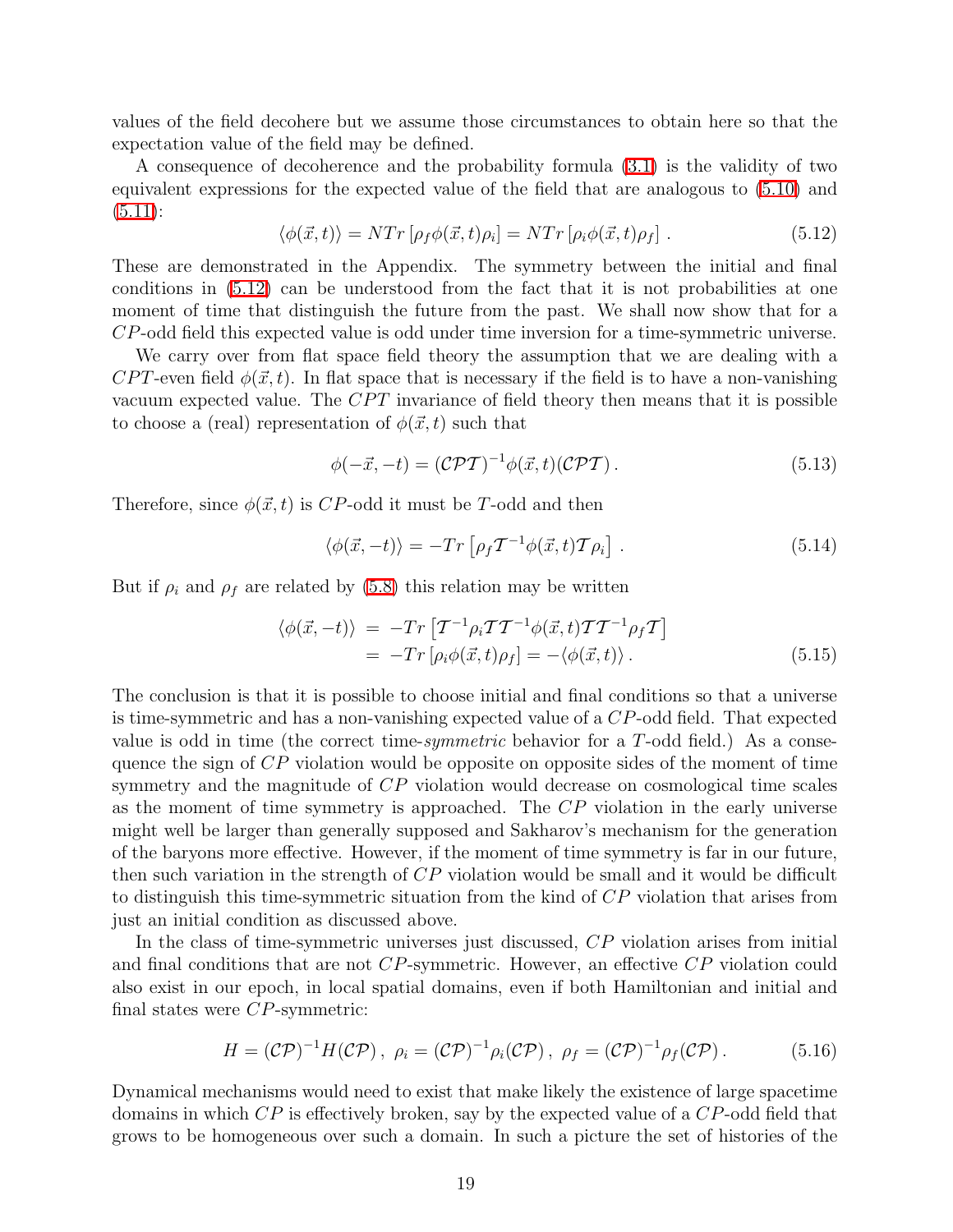universe would be overall  $CP$ -symmetric and T-symmetric, as follows from  $(5.16)$ . Individual histories would display effective CP violation in domains with sizes and durations that are quantum-probabilistic. If very large sizes and durations were probable it would be difficult to distinguish this kind of mechanism from any of those discussed above.

Overall matter-antimatter symmetry would be expected for such universes with matter or anti-matter predominant only in local domains. Their size must therefore be larger than the known scales on which matter is dominant [\[38\]](#page-25-9). The calculation of the probabilities for these sizes and durations thus becomes an important question in such pictures. An extreme example occurs in the proposal of Linde [\[40](#page-25-12)], in which such domains are far larger than the present Hubble radius.

#### VI. THE LIMITATIONS OF DECOHERENCE AND CLASSICALITY

As we mentioned in Section II, the quantum mechanics of a closed system such as the universe as a whole predicts probabilities only for those sets of alternative histories for which there is negligible interference between the individual members in the set. Sets of histories that exhibit such negligible interference as a consequence of the Hamiltonian and boundary conditions are said to decohere. A minimal requirement on any theory of the boundary conditions for cosmology is that the universe exhibit a decoherent set of histories that corresponds to the quasiclassical domain of everyday experience. This requirement places significant restrictions on the relation between  $\rho_i$  and  $\rho_f$  in the generalized quantum mechanics for cosmology, as we shall now show.

#### A. Decoherence

Coherence between individual histories in an exhaustive set of coarse-grained histories is measured by the decoherence functional [20]. This is a complex-valued functional on each pair of histories in the set. If the cosmos is replaced by a box, so that possible complications from quantum gravity disappear, then individual coarse-grained histories are specified by sequences of alternatives  $\alpha = (\alpha_1, \dots, \alpha_n)$  at discrete moments of time,  $t_1, \dots, t_n$ . The decoherence functional for the case of two-time boundary conditions is given by [\[15](#page-24-13)]

$$
D(\alpha', \alpha) = NTr \left[ \rho_f C_{\alpha'} \rho_i C_{\alpha}^{\dagger} \right] . \tag{6.1}
$$

A set of histories decoheres when the real parts of the "off-diagonal" elements of the decoherence functional — those between two histories with any  $\alpha_k \neq \alpha'_k$  — vanish to sufficient accuracy. As first shown by Griffiths [\[13\]](#page-24-11), this is the necessary and sufficient condition that the probabilities  $(3.1)$ , which are the "diagonal" elements of D, satisfy the sum rules defining probability theory.

The possibility of decoherence is limited by the choice of initial and final density matrices  $\rho_i$  and  $\rho_f$ . To see an example of this, consider the case in which both are pure,  $\rho_i = |\Psi_i\rangle$  $\Psi_i$  and  $\rho_f = |\Psi_f \rangle \langle \Psi_f |$ . The decoherence functional would then factor:

$$
D(\alpha', \alpha) = N < \Psi_f | C_{\alpha'} | \Psi_i > \langle \Psi_i | C_{\alpha} | \Psi_f \rangle \tag{6.2}
$$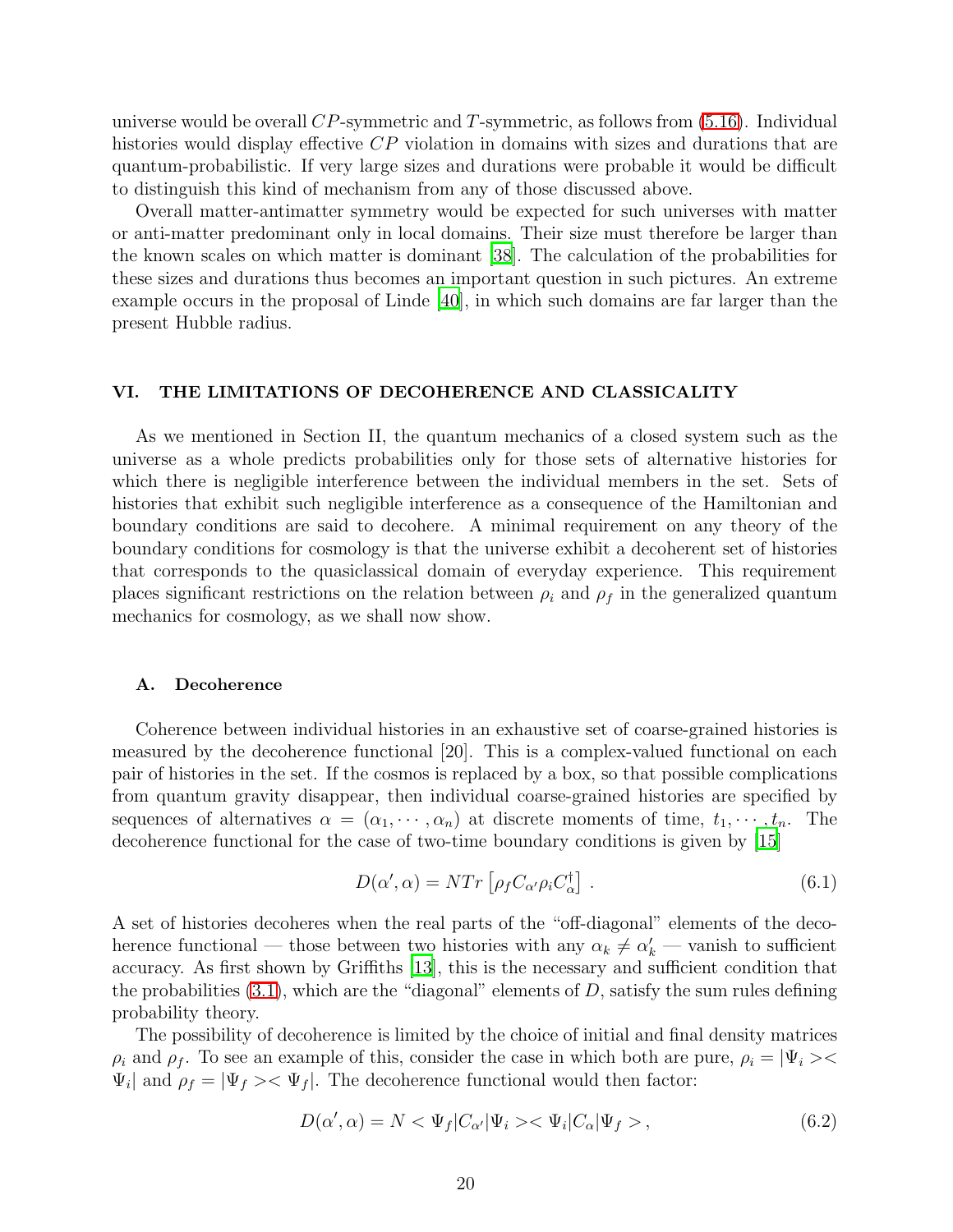where N now is  $| \langle \Psi_i | \Psi_f \rangle |^{-2}$ . In this circumstance the requirement that the real part of D vanish for  $\alpha' \neq \alpha$  can be satisfied only if there are at most two non-vanishing quantities  $\langle \Psi_i | C_\alpha | \Psi_f \rangle$ , with phases differing by 90°, giving at most two histories with non-vanishing probabilities! Thus initial and final states that are both pure, such as those corresponding to a "wave function of the universe", leads to a highly unorthodox quantum mechanics in which there are only one or two coarse-grained histories. All the apparent accidents of quantum mechanics would be determined<sup>11</sup> by the boundary conditions  $\rho_i$  and  $\rho_f$ . The usual idea of a simple  $\rho_i$  (or  $\rho_i$  and  $\rho_f$ ), with the algorithmic complexity of the universe contained almost entirely in the throws of the quantum dice, would here be replaced by a picture in which the algorithmic complexity is transferred to the state vectors  $|\Psi_i\rangle$  and  $|\Psi_f\rangle$ . Presumably these would be described by a simple set of rules plus a huge amount of specific information, unknowable except by experiment and described in practice by a huge set of parameters with random values.

This bizarre situation refers to the use of a pure  $\rho_i$  and a pure  $\rho_f$ , whether or not there is any kind of time symmetry relating them.

# B. Impossibility of a Universe with  $\rho_f = \rho_i$ .

We shall now give a very special example of a relation between  $\rho_i$  and  $\rho_f$ , stronger than time symmetry, that is inconsistent with the existence of a quasiclassical domain. More precisely we shall show that in the extreme case

<span id="page-20-0"></span>
$$
\rho_f = \rho_i \equiv \rho \tag{6.3}
$$

only sets of histories exhibiting trivial dynamics can exactly decohere. This condition means that  $\rho_f$  has the same form when expressed in terms of the initial fields  $\phi(\vec{x}, t_0)$  as  $\rho_i$  does. Such a situation could arise if, in addition to time symmetry, we had  $\rho_i$  and  $\rho_f$  separately, individually time-symmetric and with effectively no time difference between the initial and final conditions. We know of no theoretical reason to expect such a situation, but it does supply an example that leads to a contradiction with experience.

Given the artificial condition, (6.3), we can write the decoherence condition as

$$
(Tr\rho^2)^{-1}ReTr(\rho C_{\alpha'}\rho C_{\alpha}^{\dagger}) = \delta_{\alpha'\alpha}p(\alpha) , \qquad (6.4)
$$

where  $p(\alpha)$  is the probability of the history  $\alpha$ . Summing over all the  $\{\alpha_n\}$  and  $\{\alpha'_n\}$  except  $\alpha_k$  and  $\alpha'_k$ , we have

$$
(Tr \rho^2)^{-1} Re Tr[\rho P^k_{\alpha'_k}(t_k) \rho P^k_{\alpha_k}(t_k)] = \delta_{\alpha'_k \alpha_k} p(\alpha_k).
$$
 (6.5)

We note that  $P_{\alpha_k}^k(t_k)$  and  $P_{\alpha'_k}^k(t_k)$  are just projection operators and thus of the form

$$
\sum_{n} |n\rangle < n| \quad \text{and} \quad \sum_{n'} |n'\rangle < n'|
$$

<sup>&</sup>lt;sup>11</sup> This situation is closely related to the one described by L. Schulman [\[41](#page-25-13)].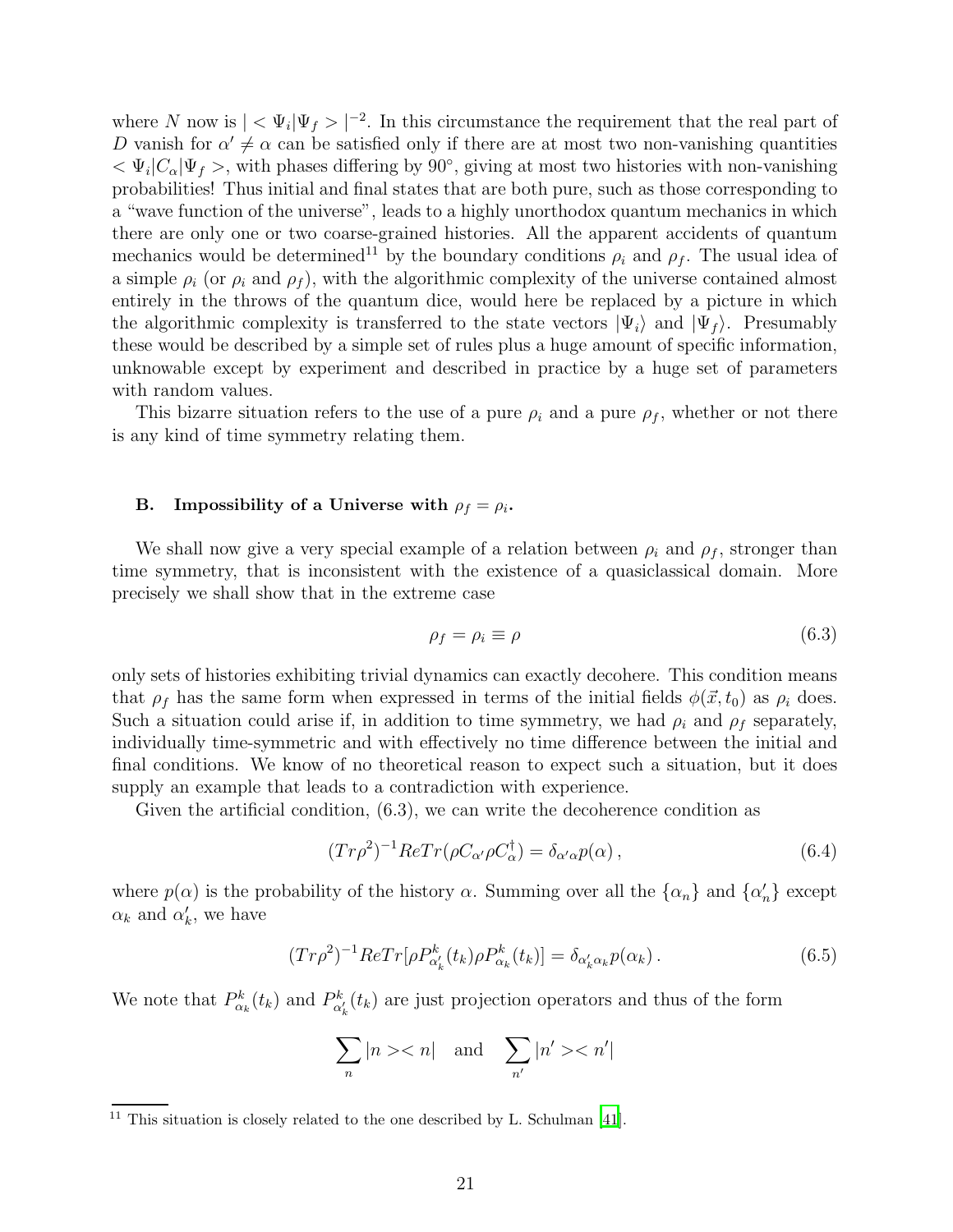respectively, where the  $|n\rangle$  and  $|n'\rangle$  are mutually orthogonal for  $\alpha_k \neq \alpha'_k$ . Eq. (6.5) then tells us that

$$
(Tr \rho^{2})^{-1} \sum_{n,n'} | \langle n | \rho | n' \rangle |^{2} = 0 \text{ for } \alpha_{k} \neq \alpha'_{k}.
$$
 (6.6)

Thus  $\rho$  has no matrix elements between any  $|n\rangle$  and any  $|n\rangle$  for  $\alpha_k \neq \alpha'_k$ . In other words,  $\rho$  commutes with all the P's and therefore with all the chains  $C_{\alpha}$  of P's:

$$
[C_{\alpha}, \rho] = 0 \quad \text{for all } \alpha \,. \tag{6.7}
$$

This consequence of perfect decoherence for the special case [\(6.3\)](#page-20-0) has some important implications. For one thing, the decoherence formula can now be written

$$
(Tr\rho^2)^{-1}Tr(C_{\alpha'}\rho^2 C_{\alpha}^{\dagger}) = \delta_{\alpha'\alpha}p(\alpha) , \qquad (6.8)
$$

so that we are back to ordinary quantum mechanics with only an initial density matrix  $\bar{\rho} \equiv (Tr \rho^2)^{-1} \rho^2$  [cf. [\(4.5\)](#page-11-1) in the classical case] but with the very restrictive condition

<span id="page-21-0"></span>
$$
[C_{\alpha}, \bar{\rho}] = 0 \quad \text{for all } \alpha \,. \tag{6.9}
$$

The cosmology with the symmetry (6.3) was supposed to be in contrast to the usual one with only an initial density matrix, and yet it turns out to be only a special case of the usual one with the stringent set of conditions [\(6.9\)](#page-21-0) imposed in addition. The resolution of this apparent paradox is that Eq. [\(6.9\)](#page-21-0) permits essentially no dynamics and thus achieves symmetry between  $\rho_i$  and  $\rho_f$  in a rather trivial way. That is not surprising in view of the nature of this condition discussed above.

We have seen that any  $P_{\alpha_k}^k(t_k)$  has to commute with  $\bar{\rho}$  if it is to be permitted in a chain of P's constituting a member of a decohering set of alternative coarse-grained histories. Now it is unreasonable that for a given projection operator  $P$  there should be only a discrete set of times at which it is permissible to use it in a history (e.g., for a measurement). Thus we would expect that there should be a continuous range of such times, which means that  $P = -i[P, H]$  must commute with  $\bar{\rho}$ . But  $\bar{\rho}$  and P, since they commute, are simultaneously diagonalizable, with eigenvalues  $\pi_i$  and  $q_i$  respectively. The time derivative of the probability  $Tr(\bar{\rho}P)$  is

$$
Tr(\bar{\rho}\dot{P}) = -iTr(\bar{\rho}[P,H]) = -i\sum_{i} \pi_{i}(q_{i} - q_{i})H_{ii} = 0.
$$
 (6.10)

The probabilities of the different projections  $P$  remain constant in time, so that there is essentially no dynamics and certainly no second law of thermodynamics.

#### C. Classicality

A theory of the boundary conditions of the universe must imply the quasiclassical domain of familiar experience. A set of histories describing a quasiclassical domain must, of course, decohere. That is the prerequisite for assigning probabilities in quantum mechanics. But further, the probabilities must be high that these histories are approximately correlated by classical dynamical laws, except for the intervention of occasional amplified quantum fluctuations.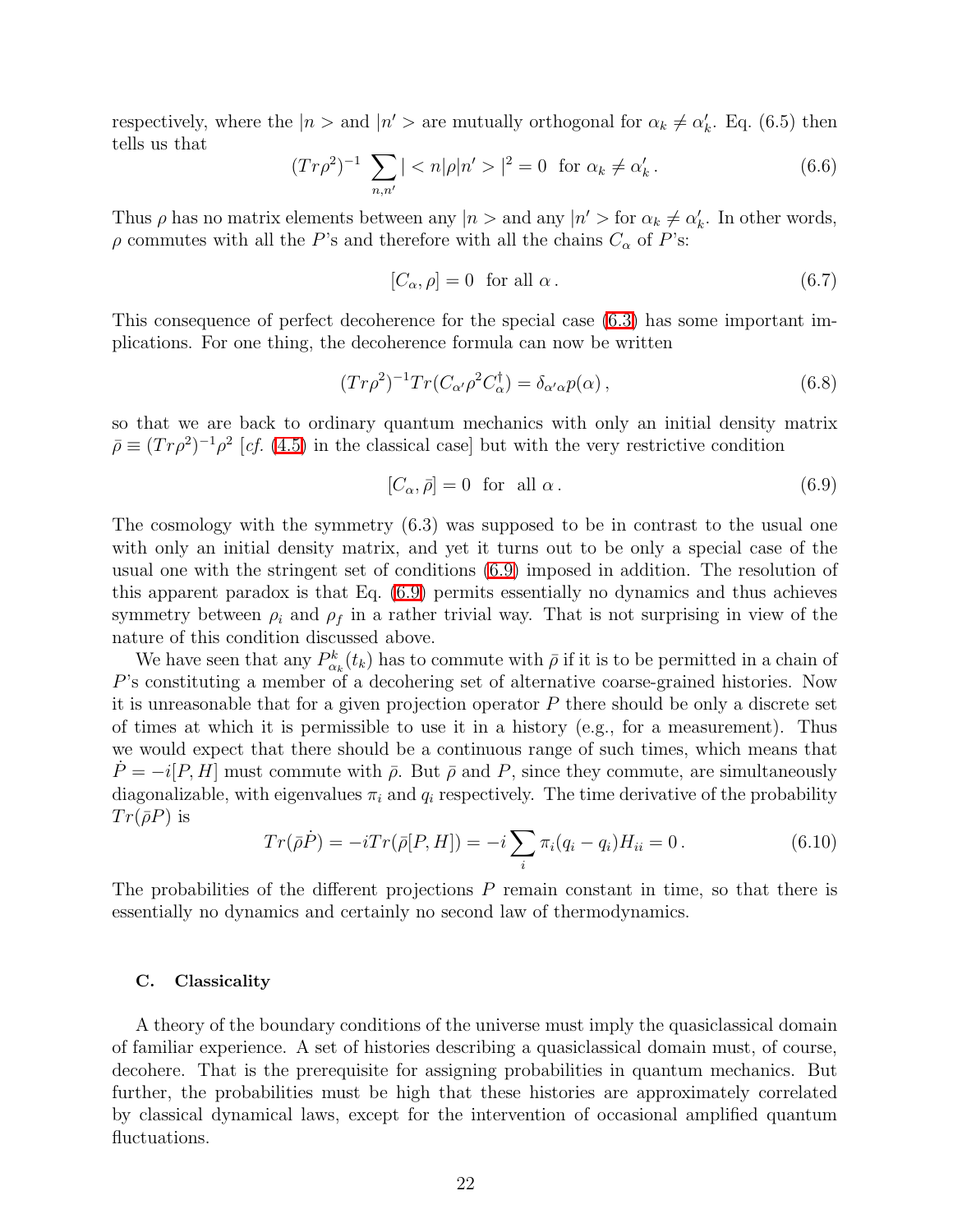There are, of course, limitations on classical two-time boundary conditions. We cannot, for example, specify both coördinates and their conjugate momenta at *both* an initial and a final time. There would, in general, be no corresponding solutions of the classical equations of motion. Even if initial and final conditions in quantum cosmology allow for decoherence as discussed above, they could still be too restrictive to allow for classical correlations. One would expect this to be the case, for example, if they required a narrow distribution of both coordinates and momenta both initially and finally. Quantum cosmologies with two boundary conditions are therefore limited by both decoherence and classicality.

#### VII. CONCLUSIONS

Time-symmetric quantum cosmologies can be constructed utilizing a time-neutral generalized quantum mechanics of closed systems with initial and final conditions related by time-inversion symmetry. From the point of view of familiar quantum mechanics such timesymmetric cosmologies are highly unusual. If we think of Hilbert space as finite-dimensional, we could introduce a normalization  $Tr(\rho_f) Tr(\rho_i) = Tr(I)$ , which would agree with the usual case  $Tr(\rho_i) = 1$ ,  $Tr(\rho_f) = Tr(I)$ . (Note that both  $N = Tr(\rho_f \rho_i)$  and the quantity  $Tr(\rho_f) Tr(\rho_i)$  are invariant under multiplication of  $\rho_i$  by a factor and  $\rho_f$  by the inverse factor.) With this normalization we may think of  $N^{-1} = Tr(\rho_f \rho_i)$  as a measure of the likelihood of the final condition given the initial one. The similarly defined quantity  $N^{-1}$ in the analogous classical time-symmetric cosmologies is just that. It is the fraction of trajectories meeting the initial condition that also meet the final one [cf. (4.1)]. The measure  $N^{-1}$  is unity for the usual cases where  $\rho_f = I$ . It can be expected to be very small for large systems with time-symmetric boundary conditions, as the simple model described in Figure 1 suggests. The measure  $N^{-1}$  is likely to be *extraordinarily* small in the case of the universe itself. Were it exactly zero the initial and final boundary condition construction would become doubtful. We are unsure how much of that doubt survives if it is merely extraordinarily small.

As a prerequisite for a time-symmetric quantum cosmology, the fundamental Hamiltonian must be time-inversion symmetric to give a meaningful notion of time-symmetry and this restricts the mechanisms by which the effective CP violation in the weak interactions can arise. There must be some impurity in the initial or final density matrices or in both for any non-trivial probabilities to be predicted at all. If we wish to exclude the highly unorthodox quantum mechanics in which  $|\Psi_i\rangle$  and  $|\Psi_f\rangle$  determine all the throws of the quantum dice, then we could not have, for example, a time-symmetric quantum cosmology with both the initial and final conditions resembling something like the "no-boundary" proposal. These results have been obtained by assuming unrealistic exact decoherence and by neglecting gross quantum variations in the structure of spacetime, which may be important in the early universe. It would be desirable to extend the discussion to remove these special restrictions.

Even if these purely theoretical requirements for time-symmetry were met, observations might rule out such boundary conditions. Deviations from the usual thermodynamic or CP arrows of time may be undetectably small if the time between initial and final conditions is long enough. But, as suggested by Davies and Twamley, an expanding and contracting time-symmetric cosmology may be transparent enough to electromagnetic and other forms of radiation that the effects of time-symmetric initial and final conditions would be inconsistent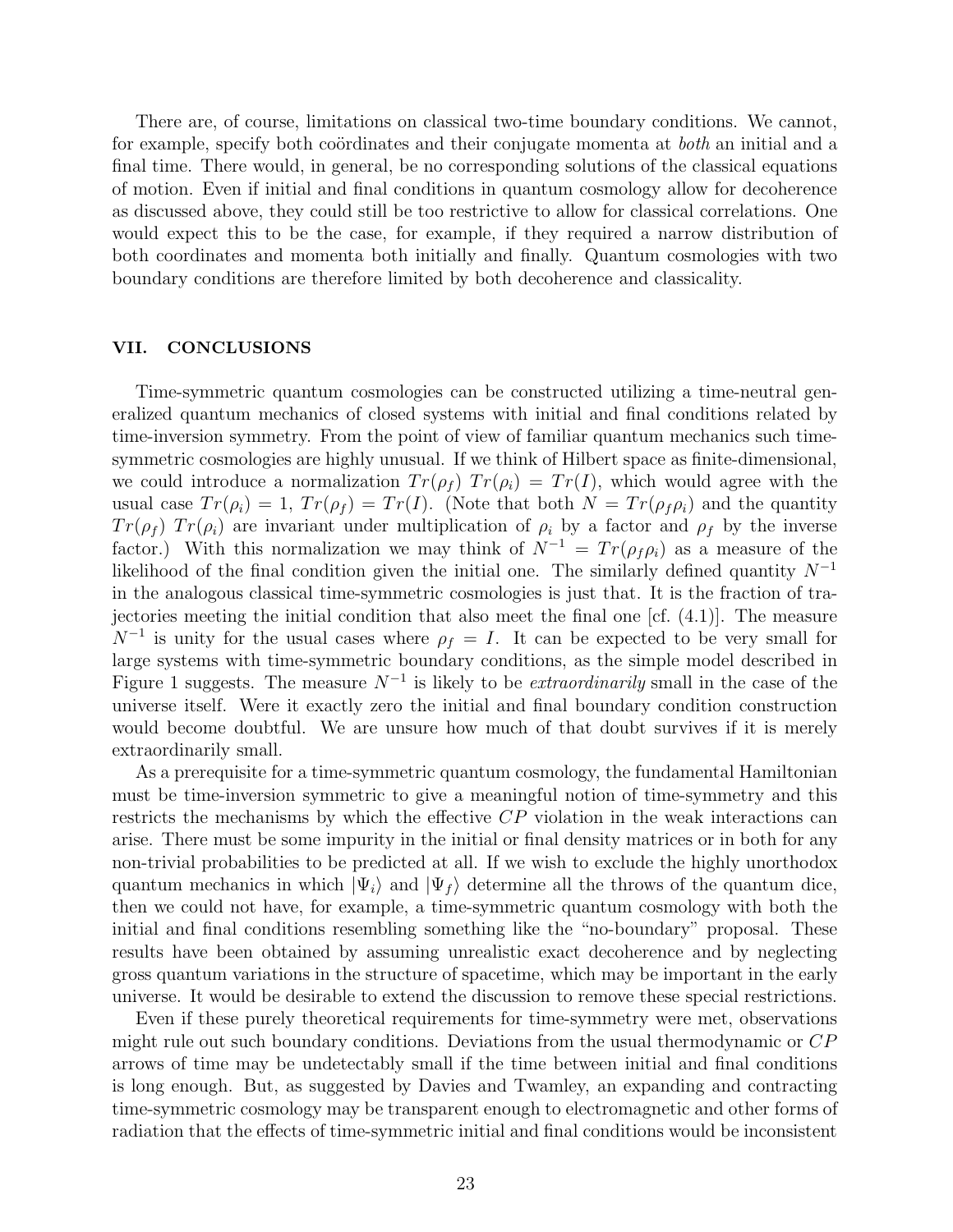with observations today. In the absence of some compelling theoretical principle mandating time symmetry, the simplest possibility seems to be the usually postulated universe where there is a fundamental distinction between past and future — a universe with a special initial state and a final condition of indifference with respect to state. Nevertheless, the notion of complete  $T$  symmetry or  $CPT$  symmetry remains sufficiently intriguing to warrant further investigation of how such a symmetry could occur or what observations could rule it out. In this paper we have provided a quantum-mechanical framework for such investigations.

#### Acknowledgments

An earlier version of this paper appeared in the Proceedings of the 1st International Sakharov Conference on Physics, Moscow, USSR, May 27–31, 1991 as a tribute to the memory of A.D. Sakharov.

Part of this research was carried out at the Aspen Center for Physics. The work of MG-M was supported by DOE contract DE-AC-03-81ER40050 and by the Alfred P. Sloan Foundation. That of JBH was supported by NSF grant PHY90-08502.

# Appendix

We derive the expression  $(5.12)$  for the expected value of a scalar field in the time-neutral quantum mechanics of cosmology with an initial condition represented by a density matrix  $\rho_i$  and a final condition represented by a density matrix  $\rho_f$ . Consider alternatives such that the value of the field  $\phi$  at  $(\vec{x}, t)$  lies in one of an exhaustive set of infinitesimal exclusive intervals  $\{\Delta_{\alpha}\}\$  with central values  $\{\phi_{\alpha}\}\$ . Let  $P_{\alpha}(\vec{x},t)$  denote the corresponding projection operators. The decoherence functional for this set of alternatives is, according to (6.1)

$$
D(\alpha', \alpha) = NTr \left[ \rho_f P_{\alpha'}(\vec{x}, t) \rho_i P_{\alpha}(\vec{x}, t) \right]. \tag{7.1}
$$

We assume that this is diagonal, that is, proportional to  $\delta_{\alpha\alpha'}$ . The diagonal elements give the probabilities of the alternative values of the field according to (3.1). Thus the expected value of  $\phi(\vec{x}, t)$  is

$$
\langle \phi(\vec{x},t) \rangle = \sum_{\alpha} \phi_{\alpha} D(\alpha, \alpha). \tag{7.2}
$$

Because the alternatives decohere, this can be written in two equivalent forms

$$
\langle \phi(\vec{x},t) \rangle = \sum_{\alpha'\alpha} \phi_{\alpha'} D(\alpha',\alpha) = \sum_{\alpha'\alpha} \phi_{\alpha} D(\alpha',\alpha) \,. \tag{7.3}
$$

But, utilizing  $\sum_{\alpha} P_{\alpha}(\vec{x}, t) = 1$  and  $\sum_{\alpha} \phi_{\alpha} P_{\alpha}(\vec{x}, t) = \phi(\vec{x}, t)$ , as well as (A.1) and the cyclic property of the trace, we get

$$
\langle \phi(\vec{x},t) \rangle = NTr \left[ \rho_f \phi(\vec{x},t) \rho_i \right] = NTr \left[ \rho_i \phi(\vec{x},t) \rho_f \right] \tag{7.4}
$$

as in [\(5.12\)](#page-18-0).

<span id="page-23-0"></span>[1] P.C.W. Davies (1976) *The Physics of Time Asymmetry*, University of California Press, Berkeley.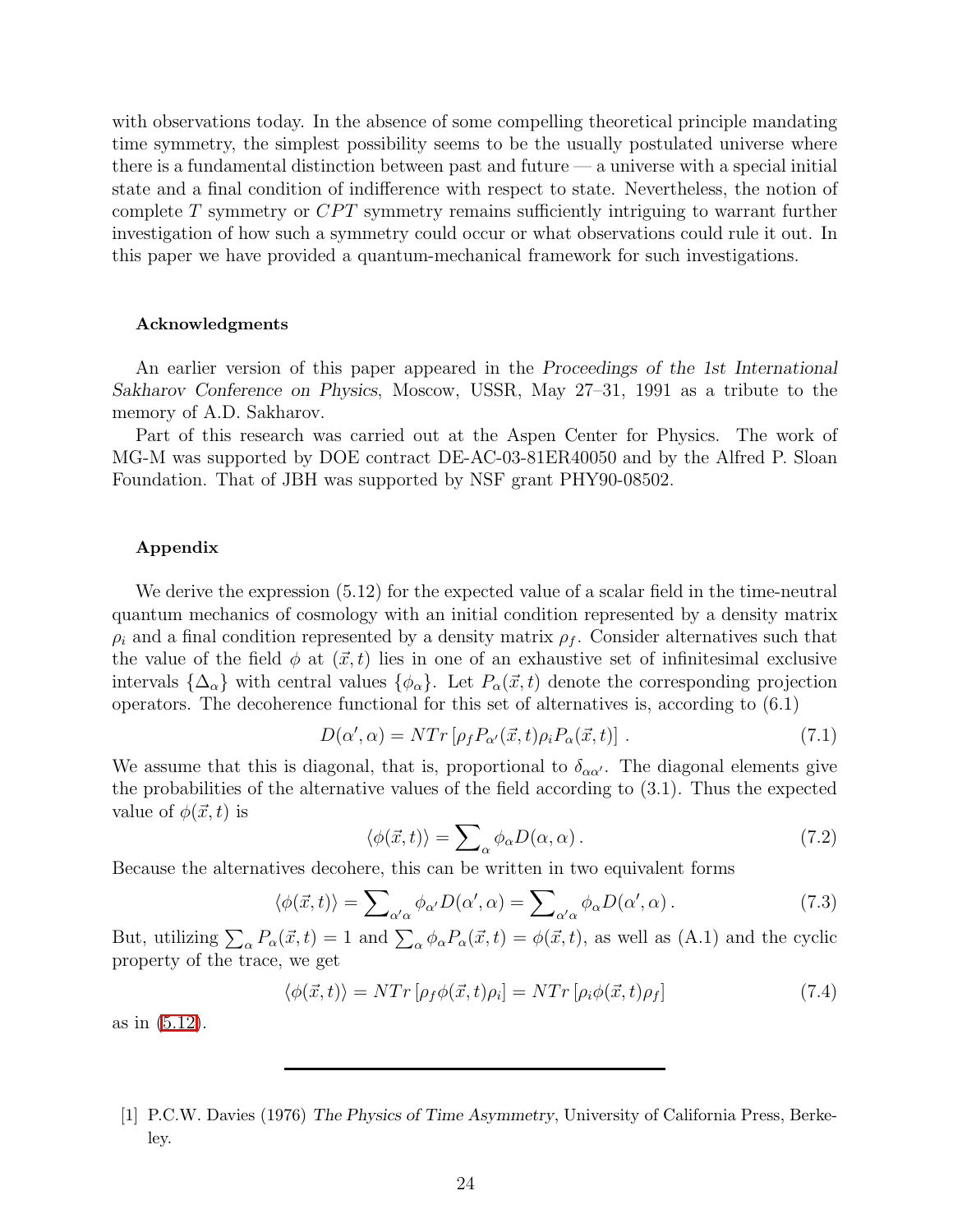- <span id="page-24-1"></span>[2] R. Penrose (1979) in *General Relativity: An Einstein Centenary Survey* ed. by S.W. Hawking and W. Israel, Cambridge University Press, Cambridge, UK.
- <span id="page-24-9"></span>[3] H.D. Zeh (1989) *The Physical Basis of the Direction of Time*, Springer, Berlin.
- <span id="page-24-0"></span>[4] J.J. Loschmidt (1876) *Wiener Ber.* 73, 128; (1877) *ibid.* 75, 67.
- <span id="page-24-3"></span><span id="page-24-2"></span>[5] D. Page (1985) *Phys. Rev. D* 32, 2496.
- [6] S.W. Hawking (1985) *Phys. Rev. D* 32, 2989.
- <span id="page-24-4"></span>[7] J. Halliwell and S.W. Hawking (1985) *Phys. Rev. D* 31, 1777.
- <span id="page-24-5"></span>[8] R. Laflamme (Unpublished) "Wave Function of an  $S^1 \times S^2$  Universe".
- [9] S.W. Hawking (1987) *New Scientist* 115, 46.
- <span id="page-24-7"></span><span id="page-24-6"></span>[10] S.W. Hawking and D. Page (1988) *Nucl. Phys. B* 298, 789.
- <span id="page-24-8"></span>[11] S. Wada (1990) in *Proceedings of the 3rd International Symposium on the Foundations of Quantum Mechanics in the Light of New Technology*, ed. by S. Kobayashi, H. Ezawa, Y. Murayama, and S. Nomura, Physical Society of Japan, Tokyo.
- <span id="page-24-10"></span>[12] Y. Aharonov, P. Bergmann, and J. Lebovitz (1964) *Phys. Rev. B* 134, 1410.
- <span id="page-24-11"></span>[13] R.B. Griffiths (1984) *J. Stat. Phys.* 36, 219.
- <span id="page-24-12"></span>[14] J.B. Hartle (1991) in *Quantum Cosmology and Baby Universes*, *Proceedings of the 1989 Jerusalem Winter School*, ed. by S. Coleman, J. Hartle, T. Piran, and S. Weinberg, World Scientific, Singapore.
- <span id="page-24-13"></span>[15] T. Gold (1958) in *La structure et l'evolution de l'universe*, *Proceedings of the 11th Solvay Congress*, Editions Stoops, Brussels; (1962) *Amer. J. Phys.* 30, 403.
- <span id="page-24-14"></span>[16] M. Gell-Mann (unpublished) comments at the 1967 Temple University Panel on Elementary Particles and Relativistic Astrophysics.
- <span id="page-24-15"></span>[17] Y. Ne'eman (1970) *Int. J. Theor. Phys.* 3, 1.
- <span id="page-24-16"></span>[18] H.-D. Zeh (1993) in *Proceedings of the NATO Workshop on the Physical Origins of Time Asymmetry*, ed. by J. Halliwell, J. Perez-Mercader, and W. Zurek, Cambridge University Press, Cambridge, UK.
- <span id="page-24-17"></span>[19] S.W. Hawking (1993) in *Proceedings of the NATO Workshop on the Physical Origins of Time Asymmetry*, ed. by J. Halliwell, J. Perez-Mercader, and W. Zurek, Cambridge University Press, Cambridge, UK.
- <span id="page-24-18"></span>[20] M. Gell-Mann and J.B. Hartle (1990) in *Complexity, Entropy, and the Physics of Information, SFI Studies in the Sciences of Complexity*, Vol. VIII, ed. by W. Zurek, Addison Wesley, Reading or in *Proceedings of the 3rd International Symposium on the Foundations of Quantum Mechanics in the Light of New Technology* ed. by S. Kobayashi, H. Ezawa, Y. Murayama, and S. Nomura, Physical Society of Japan, Tokyo.
- <span id="page-24-19"></span>[21] M. Gell-Mann and J.B. Hartle (1990) in the *Proceedings of the 25th International Conference on High Energy Physics, Singapore, August, 2-8, 1990*, ed. by K.K. Phua and Y. Yamaguchi, South East Asia Theoretical Physics Association and Physical Society of Japan, distributed by World Scientific, Singapore.
- <span id="page-24-20"></span>[22] W.J. Cocke (1967) *Phys. Rev.* 160, 1165.
- <span id="page-24-21"></span>[23] L.S. Schulman (1973) *Phys. Rev. D* 7, 2868; L.S. Schulman (1977) *J. Stat. Phys.* 16, 217; L.S. Schulman and R. Shtokhamer (1977) *Int. J. heor. Phys.* 16, 287.
- <span id="page-24-22"></span>[24] J.A. Wheeler (1979) in *Problemi dei fondamenti della fisica*, Scuola internazionale di fisica "Enrico Fermi", Corso 52, ed. by G. Toraldo di Francia, North-Holland, Amsterdam.
- <span id="page-24-23"></span>[25] L.S. Schulman (to appear in the M. Fisher Festschrift)
- <span id="page-24-24"></span>[26] M. Kac (1959) *Probability and Related Topics in Physical Sciences*, Interscience, New York.
- <span id="page-24-25"></span>[27] R. Penrose (1978) in *Confrontation of Cosmological Theories with Observational Data* (IAU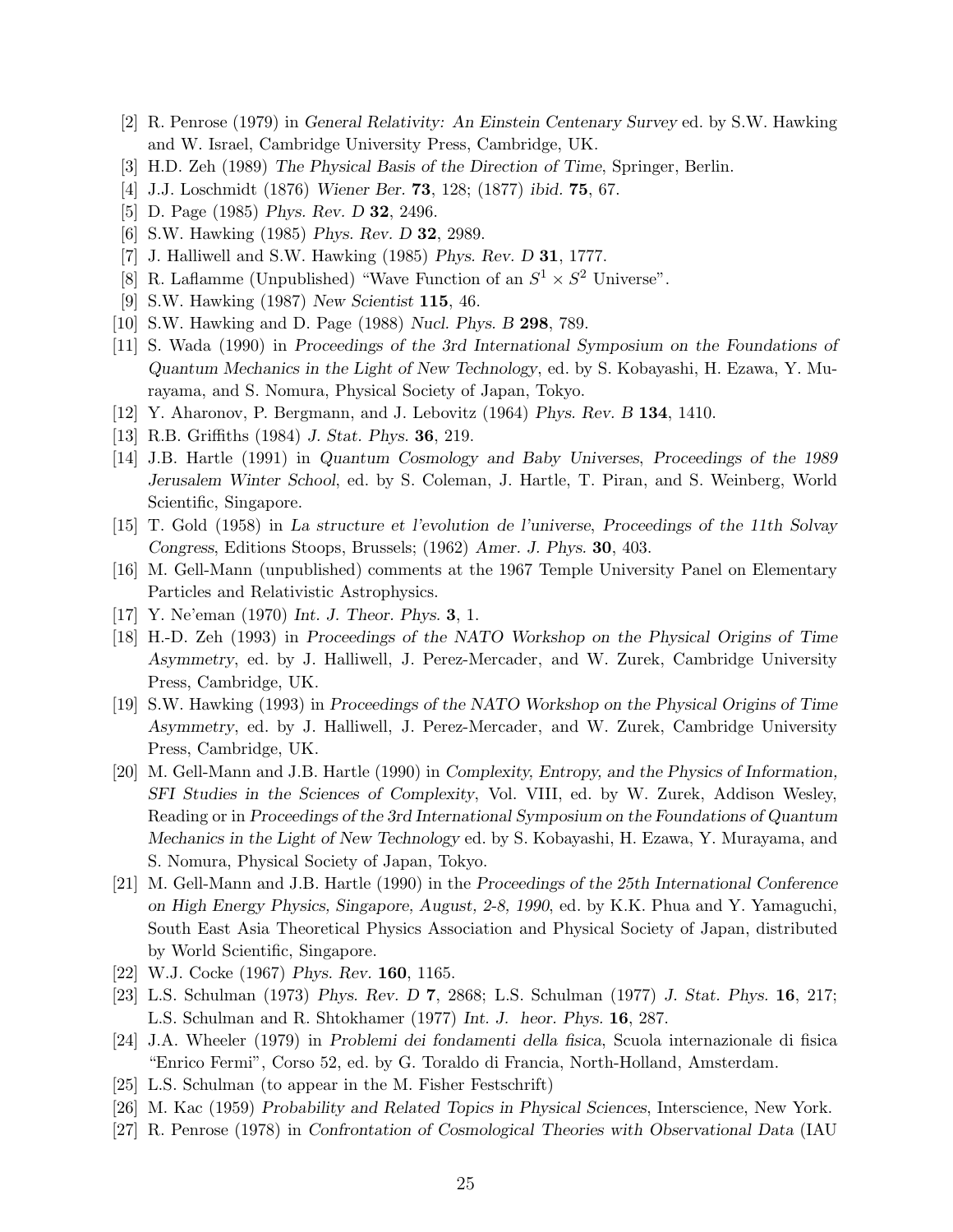Symp. 63) ed. by M. Longair, Reidel, Boston (1974) and in *Theoretical Principles in Astrophysics and Relativity*, ed. by N.R. Lebovitz, W.H. Reid, and P.O. Vandervoort, University of Chicago Press, Chicago (1978).

- <span id="page-25-0"></span>[28] L. Grishchuk and L.V. Rozhansky (1988) *Phys. Lett. B* 208, 369; (1990) *ibid.* 234, 9.
- <span id="page-25-1"></span>[29] A. Barvinsky and A. Kamenshchik (1990) *Class. Quant. Grav.* 7, L181.
- <span id="page-25-2"></span>[30] A. Vilenkin (1988) *Phys. Rev. D* 37, 888.
- <span id="page-25-4"></span><span id="page-25-3"></span>[31] M. Mijić, M. Morris and W.-M. Suen (1989) *Phys. Rev. D* 39, 1486.
- [32] P.C.W. Davies and J. Twamley, (1993) *Class. Quant. Grav.* 10, 931.
- <span id="page-25-5"></span>[33] R.B. Partridge (1973) *Nature* 244, 263.
- <span id="page-25-6"></span>[34] D. Page (1993), *No Time Asymmetry from Quantum Mechanics*, University of Alberta preprint.
- <span id="page-25-11"></span>[35] J.B. Hartle and S.W. Hawking (1983) *Phys. Rev. D* 28, 2960.
- <span id="page-25-7"></span>[36] A.D. Sakharov (1967) *ZhETF Pis'ma* 5, 32; (1967) *Sov. Phys. JETP Lett.* 5, 24; (1979) *ZhETF* 76, 1172, 1979; [(1979) *Sov. Phys. JETP* 49, 594.
- <span id="page-25-8"></span>[37] E.W. Kolb and M.S. Turner (1990) *The Early Universe*, Addison-Wesley, Redwood City, Ca.
- <span id="page-25-9"></span>[38] G. Steigman (1976) *Ann. Rev. Astron. Astrophys.* 14, 339.
- <span id="page-25-10"></span>[39] T.D. Lee (1974) *Physics Reports* 9C, 144.
- <span id="page-25-12"></span>[40] A. Linde (1986) *Mod. Phys. Lett. A* 1, 81; (1987) *Physica Scripta* T15, 169.
- <span id="page-25-13"></span>[41] L. Schulman (1986) *J. Stat. Phys.* 42, 689.
- <span id="page-25-14"></span>[42] J.P. Paz and W. Zurek, *Phys. Rev. D*, 48, 2728, 1993.
- <span id="page-25-15"></span>[43] M. Gell-Mann and J.B. Hartle, *Phys. Rev. D*, 47, 3345, 1993. [gr-qc/9210010.](http://arXiv.org/abs/gr-qc/9210010)
- <span id="page-25-16"></span>[44] J. Finkelstein (1993), *Phys. Rev. D* 47, 3345.
- <span id="page-25-17"></span>[45] M. Gell-Mann and J.B. Hartle, Strong Decoherence, to be published in the *Proceedings of the 4th Drexel Symposium on Quantum Non-Integrability — The Quantum-Classical Correspondence*, Drexel University, September 8-11, 1994, ed. by. D.-H. Feng and B.-L. Hu, International Press, Boston/Hong-Kong; [gr-qc/9509054.](http://arXiv.org/abs/gr-qc/9509054)

#### Questions and Answers

B. DeWitt: If you propose that the universe is in a particular quantum state, determined by particular initial conditions, why do you bother with a complete Hilbert-space framework for discussion?

JH: I interpret your question as mainly referring to the status of the superposition principle in quantum cosmology. It is true that if the initial condition of our universe is described by a single wave function then it is never necessary to superpose it with another to make predictions. However, the principle of superposition enters centrally elsewhere in the predictive framework. Specifically, it enters into the construction of the probabilities for the coarse-grained sets of histories that we observe. If  $P_A$  and  $P_B$  are projection operators representing exclusive alternatives  $A$  and  $B$  at one time, then the alternative  $A$  and  $B$  is represented by the sum of the projections,  $P_A + P_B$ . That is a specific instance of the principle of superposition. More generally, the decoherence functionals for sets of histories related by an operation of coarse graining must be connected by the superposition principle. That is one reason we assume the full apparatus of Hilbert space when discussing the quantum cosmology of matter fields in a fixed background spacetimes or generalizations of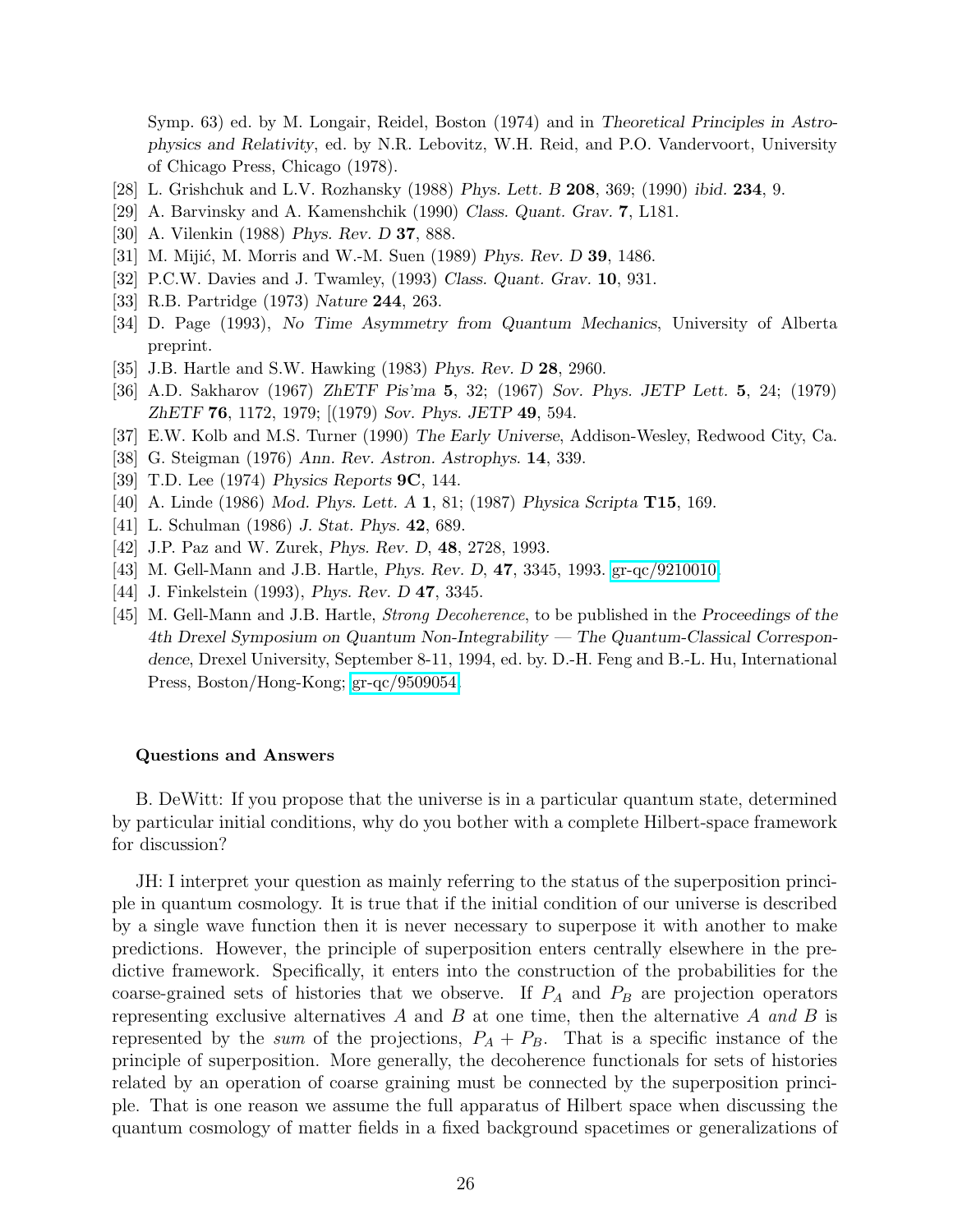that formalism consistent with the superposition principle when quantum gravity is taken into account. Even in the most general cosmological context it should still be possible to test these aspects of the principle of superposition.

K. Kuchař: Both Murray's and your talk were based on the assumption that there is a true Hamiltonian and that there is a single time parameter which orders the projection operators. How does one formulate the difference between time-symmetric initial and final conditions if the dynamics is driven by constraints and there is no privileged time parameter?

JH: To keep the discussion in the talk manageable, we assumed a fixed, background spacetime. That, of course, is an excellent approximation anytime much more than a Planck time after the initial singularity and a Planck time before the final singularity if there is one. That fixed spacetime geometry supplies the notion of time used to order the operators and define the Hamiltonian. However, in regimes near the singularity, where quantum gravity is important and the geometry of spacetime fluctuates quantum mechanically, there will be no fixed spacetime geometry to supply a notion of time. A further generalization of quantum mechanics is thus required. I have described in several places the basic elements of one such generalization based on sum-over-histories quantum mechanics.<sup>12</sup> In that generalization, the histories are four dimensional cosmological spacetimes with boundaries where the analogs of "initial" and "final" conditions represented by wave functions are imposed. The decoherence functional for coarse-grained sets of alternative histories of the universe, including diffeomorphism invariant coarse grainings of spacetime geometry, is represented in a sum-over-histories form that does not single out a privileged time parameter. Decoherence is thus defined and probabilities for the individual members of decoherent sets of coarse-grained histories can be calculated. In order not to be manifestly inconsistent with observations, the specific initial and final conditions of our universe had better predict the approximately classical behavior of spacetime geometry on accessible scales in our epoch. That is, semiclassically, realistic boundary conditions predict an ensemble of possible classical spacetimes of which we live in one. The probabilities of suitably coarse-grained matter field histories in each spacetime in the ensemble would be approximately given by the kind of quantum mechanics we have limited ourselves to in this talk with a notion of time given by the particular classical spacetime geometry. The discussion we gave is thus both a model for the more general case of quantum gravity and an approximation to it in all directly accessible circumstances.

If the initial and final conditions are suitably related, I would expect the ensemble of possible spacetimes predicted semiclassically by such a theory to exhibit statistical time symmetry. Further, for the probable spacetimes that are time symmetric I would expect the quantum mechanics of matter fields and small fluctuations of geometry to be time-

<sup>12</sup> See, for example, my lectures "The Quantum Mechanics of Cosmology" in *Quantum Mechanics and Baby Universes: Proceedings of the 1989 Jerusalem Winter School*, edited by S. Coleman, J. Hartle, T. Piran, and S. Weinberg, World Scientific, Singapore, 1990, or in more complete detail, in my lectures "Spacetime Quantum Mechanics and the Quantum Mechanics of Spacetime" in *Gravitation and Quantizations*, Proceedings of the 1992 Les Houches Summer School, ed. by B. Julia and J. Zinn-Justin, North Holland, Amsterdam, 1993.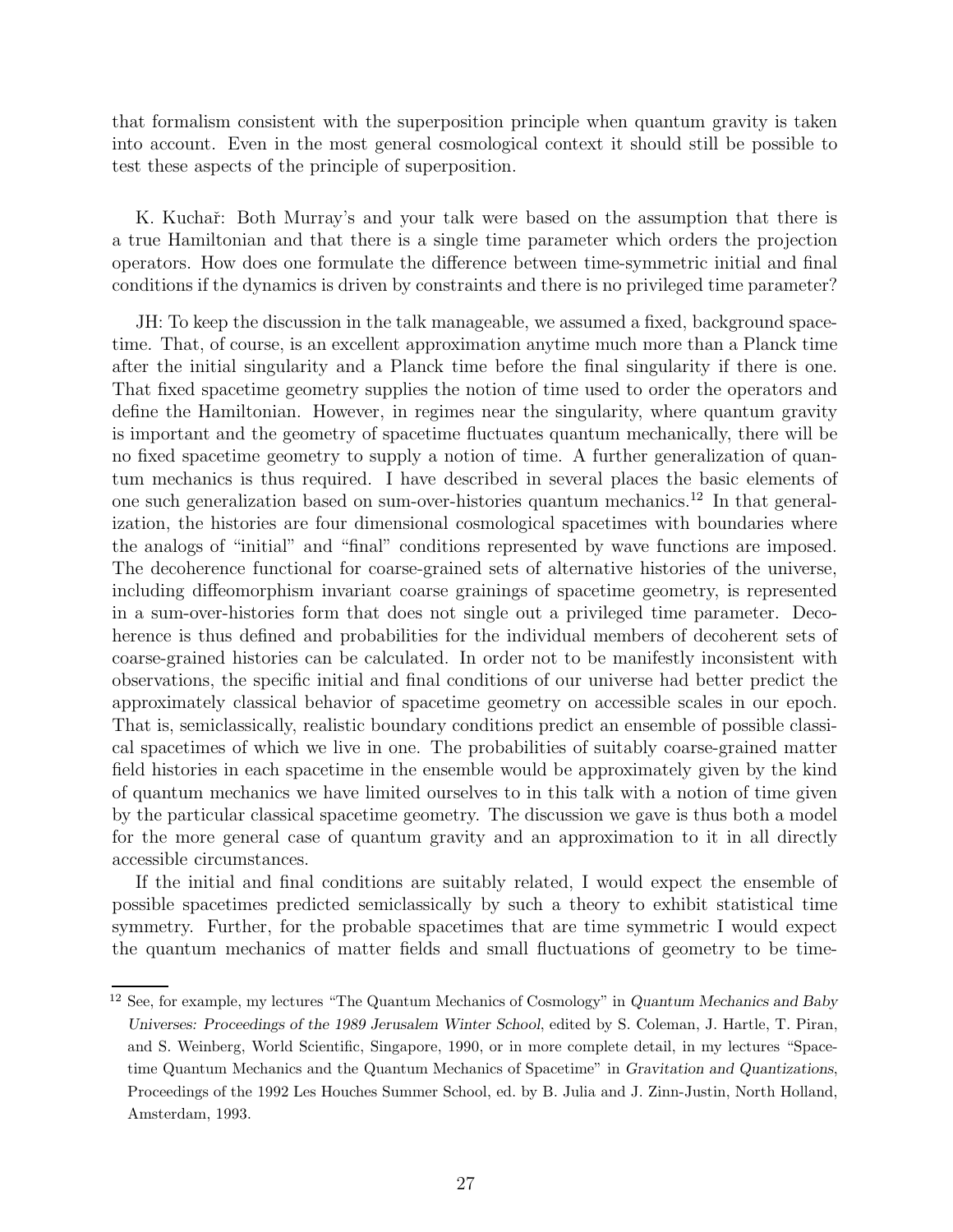symmetric in the sense have described in this talk. Put briefly, I expect the present discussion that assumes a fixed spacetime is a good approximation in interesting circumstances to the more general case where it is allowed to fluctuate. It is fair to say, however, that detailed calculations have not been done to check on these expectations.

R. Omnés: Your probability formula, in a universe with a destiny, violates Gleason's theorem and therefore one of its assumptions at least. There are two possibilities: (i) Not all properties are possible, which is what you are aiming at. (ii) Maybe, the Hilbert space is highly non-separable.

JH: I think it's the former.

J. Halliwell: You argue that for initial and final density matrices satisfying a certain condition (and in particular, for pure initial and final states) the decoherence functional factors, and therefore, will not decohere except for certain trivial histories. You suggested that there will therefore be problems for the no-boundary state, which is a pure state. It seems to me that this result may depend rather crucially on the existence of a Hilbert space structure etc., and in particular, on the possibility of folding in initial and final states using the usual inner product. My point is that all of this structure is not known to exist for quantum cosmology. The decoherence functional for quantum cosmology is yet to be constructed, and is likely to have a structure rather different to the quantum mechanical one. You may therefore be premature in your conclusions about the no-boundary proposal.

JH: In the proposals for the decoherence functional for quantum cosmology that I have put forward, the result that pure initial and final states permit the decoherence of only trivial sets of histories continues to hold in much the same way it does for the quantum cosmologies in a box described in the text. Initial and final conditions are represented by density matrices and pure conditions by single wave functions. The principle of superposition of amplitudes is maintained as is the relation between amplitudes and probabilities. When the initial and final states are pure the decoherence functional factors into a term for one history times a term for the other as in  $(6.2)$  and the rest of the argument goes through. In these generalizations imposing the "no boundary" proposal for both initial and final conditions does not lead to interesting sets of decohering histories. However, there is much to be investigated here and there could be other generalizations of quantum mechanics for which the result does not hold.

I. Bialynicki-Birula: I would like to make a comment on the possible role of soft photons in the time-symmetric quantum theory. In the presence of massless particles, and that is a typical case, even for time-symmetric Hamiltonians there is a difficulty in implementing the time-symmetry condition,

$$
\rho_f = \mathcal{T}^{-1} \rho_i \mathcal{T},
$$

due to the existence of infrared radiation. There is no  $\rho_f$  that will give a nonvanishing transition probability whenever charged particles are being accelerated. In order to obtain a finite result we must perform an integration over the momenta of final, unobservable soft photons. The necessity to perform this integration implies that there is an asymmetry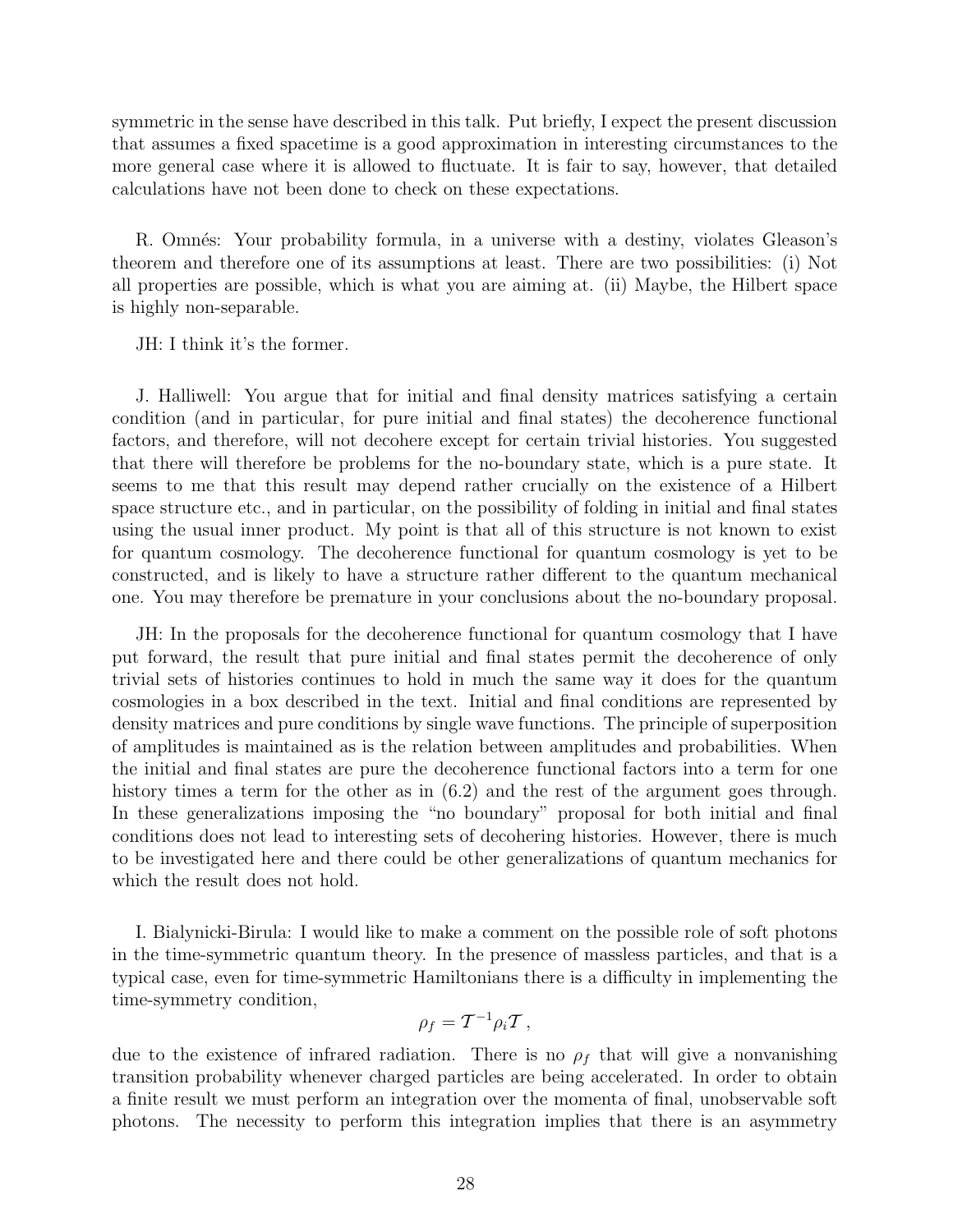between the initial state described by  $\rho_i$  and the final state for which a density operator does not exist.

JH: Soft photons in the universe certainly provide an important and widespread mechanism for decoherence. However, I haven't thought through the effect soft photons might have on the size of the normalizing factor  $N^{-1} = Tr(\rho_f \rho_i)$  that occurs in the expression (3.1) for probabilities. I would be surprised if, in a proper formulation of quantum electrodynamics,  $N^{-1}$  necessarily vanished identically for the finite (although cosmologically long) time interval between time-symmetric initial and final conditions that we have been discussing. However, even if  $N^{-1}$  does not vanish identically, but is only very small, that would signal a significant difference between the statistics of histories in a time-symmetric universe and the usual case. One guesses that  $N^{-1}$  is likely to be small in any realistic time-symmetric even in the absence of electrodynamics but if soft photons play a significant role in determining its size that would be very interesting.

D. Page: What are the consequences if you require a CPT-invariant universe instead of a T-invariant universe?

 $JH: I didn't get to CPT-symmetric cosmologies in my talk, but they are discussed in the$ written contribution that Murray Gell-Mann and I have submitted to the proceedings. In the generalization of quantum mechanics that we discuss, a  $CPT$ -symmetric universe will result if the initial and final density matrices are related by a  $CPT$  transformation. Since all local field theories are  $CPT$ -invariant,  $CPT$ -symmetric cosmologies are possible even if the  $CP$ violation observed in the weak interactions arises from a fundamental Hamiltonian that is CP-non-invariant. That is in contrast to the case of T symmetry which can only be achieved with a CP-symmetric Hamiltonian so that the observed CP violation must arise from one of the symmetry breaking mechanisms we discussed. However, also as discussed in the text, CPT symmetry may be difficult to reconcile with universes that are homogeneously dominated by matter near one singularity (and therefore antimatter dominated near the other) unless the lifetime is very long.

B. DeWitt: So if the no boundary condition leads to a CP invariant family of CP violating states, you must pick one member of this family out by hand?

JH: If the "no boundary" condition leads to a CP invariant family of CP non-invariant states then I would prefer to say that the initial condition is a density matrix with probabilities distributed uniformly among these possibilities. But for predictive purposes that amounts to what you said.

A. Albrecht: If one discusses the thermodynamic arrow of time in a time symmetric universe, one has a region near the "beginning" where the arrow runs toward the middle, and a region near the "end" where the arrow runs towards the middle. In the middle there is no particular arrow of time. The probability that we survive into the future epoch where the arrow is reversed is no greater than the probability that some IGUS is present right now, evolving in the opposite direction of time.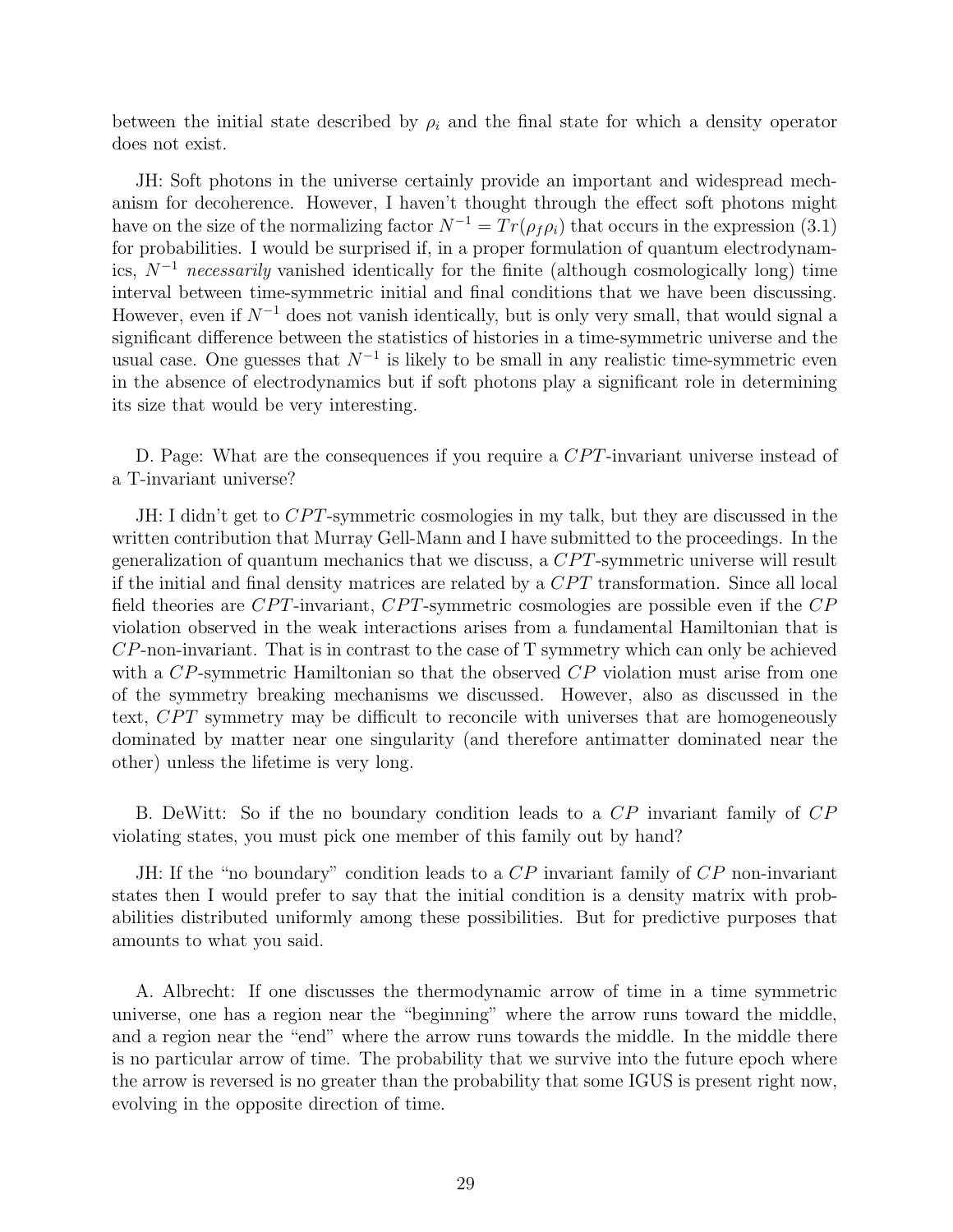JH: I think that's essentially right with a few qualifications. It follows from the assumed time symmetry that the statistics of IGUS's at the present age from the big bang must be the same as that at a comparable time from the final singularity if the only input to estimating those statistics is the initial and final conditions. If the lifetime of the universe is long compared to those times both the probability that an IGUS survives into the far future and the probability that there are IGUSes in the present living backward in time may be very low. If we are a typical IGUS then those probabilities apply to us. However, we have more information about our particular history with which the conditional probabilities of our surviving into the far future could, in principle, be calculated and compared with the probability that there are IGUSes that have evolved backward from the far future around today. I'll leave it to you to make the estimate of whether our particular history makes it more or less probable that we survive farther into the future than the typical IGUS!

P. Davies: Your model is most plausible if all asymmetric physical processes relax to equilibrium before the time reversal occurs. But long ago it was found that the future light cone in Robertson-Walker cosmological models is transparent to photons. (In the recontracting phase it is transparent at least until the turnover point.) Thus, retarded radiation cannot equilibrate before time reversal, so that the imposing of time-symmetric boundary conditions would surely show up experimentally in the emission of radiation.

JH: As mentioned in the talk, there are several different examples of physical systems that will not come to equilibrium in the Hubble time, and the system of matter and radiation is one of them. I take your comment to be a suggestion that observation in the electromagnetic system could supply the best lower bound on the time between initial and final conditions beyond which these are indistinguishable. That may well be the case and is an interesting subject for further research. It's an important question. [For further discussion see Section IVc, added after the conference.]

A. Starobinsky: (in response to P. Davies' comment)

This is not always the case. If the width of a domain wall in flat spacetime is larger than the radius of curvatures "gravitational radius" corresponding to the field energy density in a metastable state at the top of the field potential, then regions with the different sign of CP violation are always beyond an observer's particle horizon and they are never accessible to him for any future evolution. A good example can be constructed using the "new" inflationary scenario and relating the sign of an inflation field to the sign of CP violation.

# Note added by M Gell-Mann and J.B. Hartle, November 1993.

We would like to clear up any possible confusion over the relationship among several ideas in the quantum mechanics of closed systems as well as the history of the subject and the terminology employed. In this note, added two years after the discussion, we attempt to clarify these matter as we see them, benefiting from research in the intervening time.

As far as we are aware, in the context of the modern interpretation of quantum mechanics, the term "decoherence" was first used by us in lectures and discussion after 1986 (summarized in our paper published in 1990) to describe a property of a set of alternative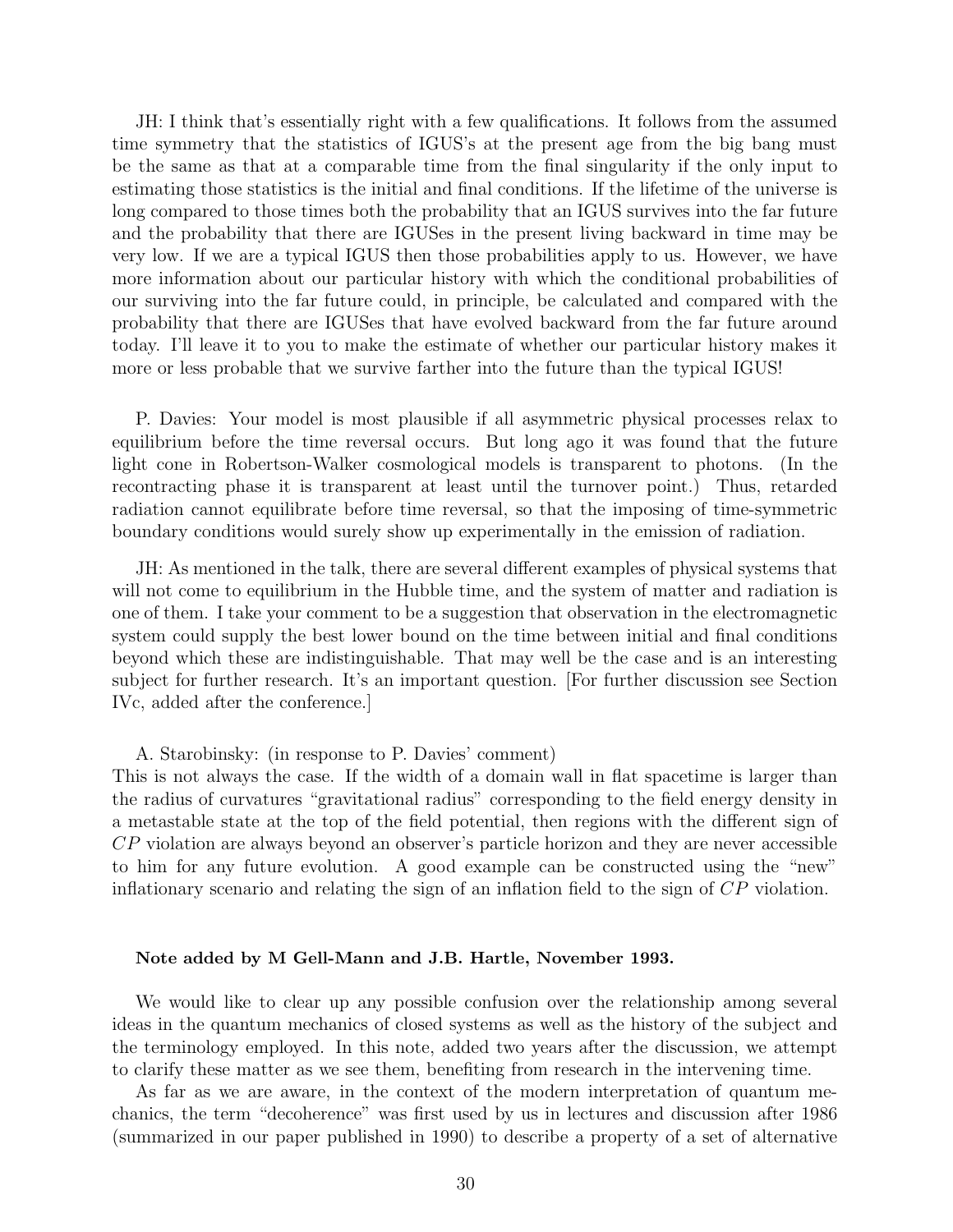time-histories of a closed system. Specifically a set of histories is said to (medium) decohere when there is negligible or vanishing quantum mechanical interference between the individual histories in the set as measured by the "off-diagonal" elements of the decoherence functional  $D(\alpha', \alpha)$ . However, the term "decoherence" has subsequently come to be used to refer also to the decay over time of the off-diagonal elements of a reduced density matrix defined by a division of a complete set of variables into ones that are traced over in constructing the reduced density matrix and the rest. The decay was discussed in connection with the interpretation of quantum mechanics in the '70s and early '80s by Zeh, Zurek, and others (although not referred to as decoherence) and by many others since. These two notions of decoherence — of histories and of density matrices — are not the same but are not unconnected either. The vanishing at a sequence of times of the off-diagonal elements of a reduced density matrix in certain variables is neither mathematically nor physically equivalent to the decoherence of the corresponding set of alternative histories. However, the ideas are connected in certain idealized models where it can be shown that the physical mechanisms causing the decoherence of histories coarse-grained by ranges of values of certain sets of coordinates suitably spaced in time, also lead to the diagonalization of the reduced density matrix in these variables over similar intervals of time [\[14\]](#page-24-12). It has also been shown that in similar models, under restrictive conditions, the diagonalization of the reduced density matrix implies the decoherence of the histories associated with the "Schmidt basis" for that density matrix at suitable times [\[42,](#page-25-14) [43\]](#page-25-15). Finally, a certain interpretation of "mechanism of decoherence" can be defined [\[44,](#page-25-16) [45](#page-25-17)] that generalizes the reduced density matrix concept of decoherence in the context of a stronger form of decoherence of histories. A precise connection is thereby established between the two kinds of decoherence. The reader should therefore keep in mind that in these and other discussions and papers at this conference the word "decoherence" is used for two distinct but connected ideas — the decoherence of reduced density matrices and the decoherence of histories.

We now try to clarify the connection of our ideas with the work of Bob Griffiths and Roland Omnès, another topic that was raised in the discussion. In any quantum mechanical theory, a rule is needed to discriminate between those sets of histories that can be assigned probabilities and those that cannot because of quantum mechanical interference. Griffiths was the first to propose a quantum mechanics of closed systems with a rule that did not involve a fundamental notion of measurement. Instead, probabilities are assigned to just those sets of histories that are "consistent" in the sense that their probabilities obey correct sum rules — essentially the consistency requirement that the theory not offer two different results for the same probability. (In this connection, it may be helpful to note that what is sometimes referred to as the quantum mechanics of an "open system" means a set of effective rules for describing the quantum mechanical behavior of part of a closed system.) Griffiths' ideas were extended by Omnès and a similar formulation was arrived at independently, but later, by ourselves. As far as we are aware, all formulations of the quantum mechanics of closed systems under serious consideration, including ours, are "consistent history formulations" in the sense of requiring the consistency of a set of probability sum rules for those histories that are assigned probabilities. However, there are different formulations depending on just what probability sum rules are required and the strength of the conditions used to ensure their consistency.

The consistency conditions of Griffiths are not the same as the decoherence conditions used in our work. To explain the difference, a small amount of notation is useful. Let